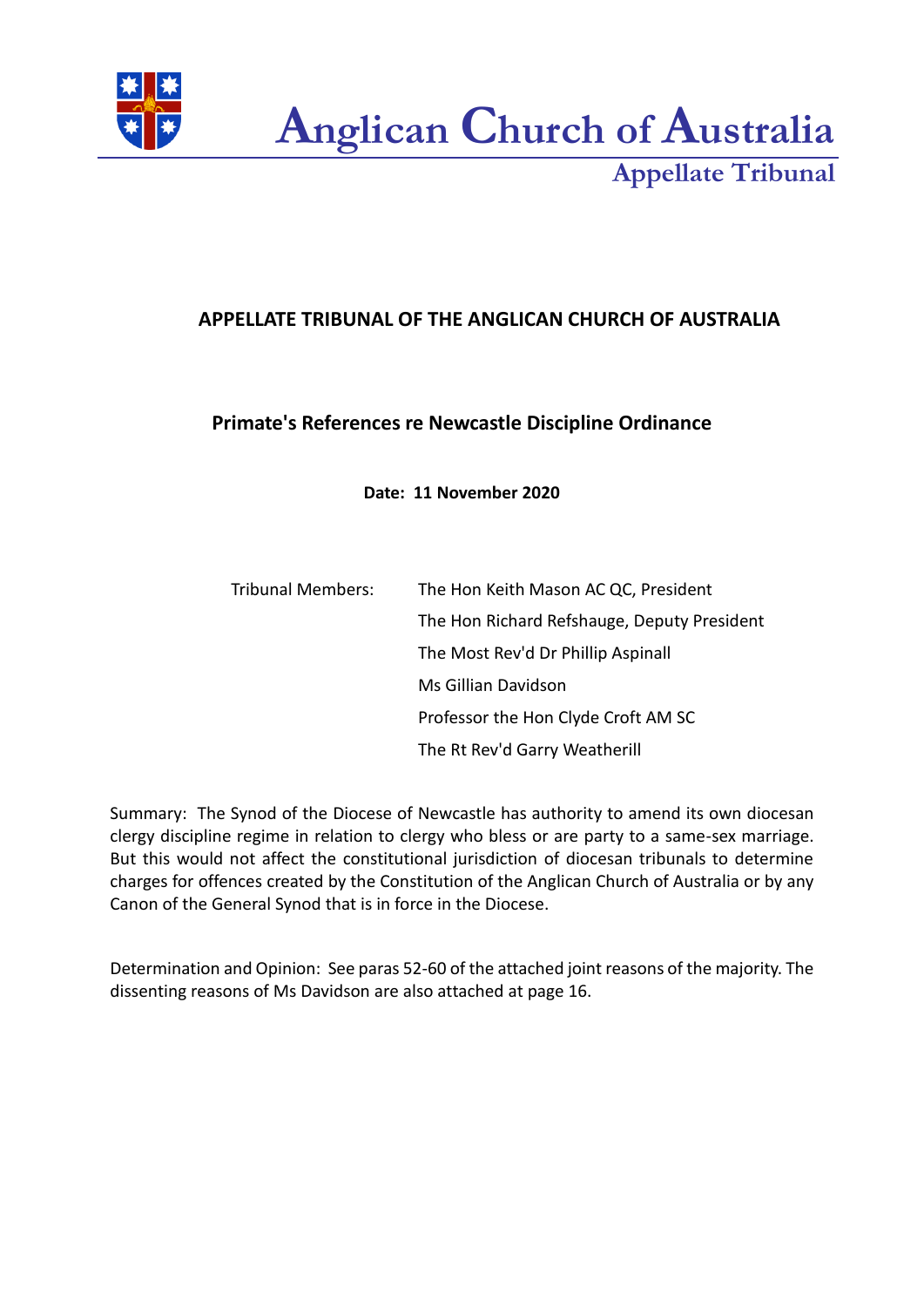## **REASONS OF THE PRESIDENT, DEPUTY PRESIDENT, ARCHBISHOP ASPINALL, PROFESSOR CROFT AND BISHOP WEATHERILL: OPINION OF THE TRIBUNAL**

# *Summary*

- 1. The Synod of the Diocese of Newcastle passed the *Clergy Discipline Ordinance 2019* ("CDO") to replace a 1966 ordinance of similar name. It received the Bishop's assent on 25 October 2019. On 26 October 2019 the Synod passed the *Clergy Discipline Ordinance 2019 Amending Ordinance 2019* ("the proposed ordinance") but, as far as is known, it has yet to receive assent. The Bishop requested the Primate to refer three questions touching its validity to this Tribunal pursuant to s 63 of the *Constitution* and the Primate made this Reference on 31 October 2019.
- 2. On 6 November 2019, the Primate also referred five related questions at the request of 25 members of the General Synod.
- 3. The Tribunal issued a general invitation for interested groups, synods and individuals to participate. Seven did so. The Tribunal is grateful for this assistance. Abbreviated citations of particular submissions refer to the paginated volume of submissions posted online by the Registrar.
- 4. These Newcastle References are associated with the Wangaratta References concerning a service for the blessing of marriages solemnised according to the *Marriage Act 1961.* The Tribunal's Opinion in that matter provides background to the somewhat narrower jurisdictional questions arising in this one.

# *The clergy discipline regime under the Constitution and in the Diocese of Newcastle*

- 5. The *Constitution* entrenches a regime for dealing with ecclesiastical offences by clergy. Authority is devolved to the diocesan synods, diocesan tribunals and diocesan Bishops, but this is subject to the *Constitution* and to any canon of General Synod operating in the diocese. Subject to this framework, diocesan synods may create additional offences. Appeals lie to this Tribunal. The system is supplemented by the authority of the Bishops to license and de-license clergy and by the interlocking professional standards regime*.*
- 6. Some of the broad categories of clergy offences are very ancient. Jurisdiction to try them is now sourced to the *Constitution*; the *Offences Canon 1962*; and diocesan ordinances made by the synods according to their respective constitutional competencies, which vary from State to State, but always subject to the requirements of the *Constitution* (see s 51).
- 7. The *Constitution* provides that, in respect of a person licensed by the bishop of a diocese or any other person in holy orders resident in the diocese, the diocesan tribunal constituted by s 53 has jurisdiction to hear and determine charges: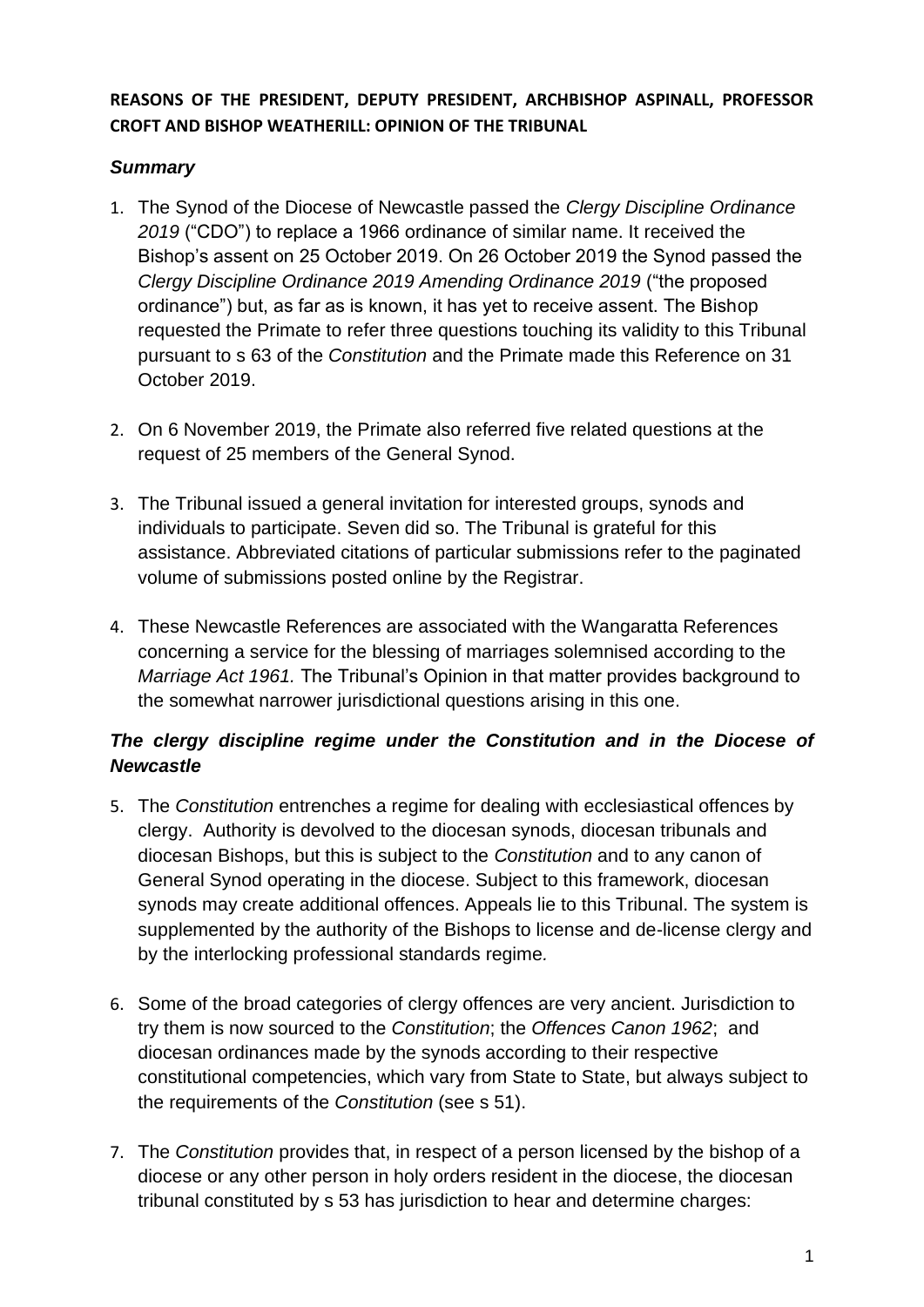- of "breaches of faith ritual ceremonial or discipline" (s 54 (2), set out below);
- of such offences as may be specified by any canon ordinance or rule (s 54 (2)); and
- relating to an offence of unchastity, an offence involving sexual misconduct, or an offence relating to a conviction for a criminal offence that is punishable by imprisonment for twelve months or upwards, if certain criteria linking the offence to the diocese and of a limitation nature are met (s 54 (2A)).
- 8. Some of these terms are partially defined (see s 74 (1) ("faith", "ritual", "ceremonial"), s 74 (9) (b) ("discipline", set out below). The parameters of an "offence of unchastity" and an "offence involving sexual misconduct" are undefined.
- 9. The *Offences Canon 1962* (adopted in the Diocese of Newcastle) confers upon diocesan tribunals further jurisdiction to hear and determine charges made in respect of eight offences alleged to have been committed by a person who, at the time the charge is preferred, is licensed by the bishop of a diocese or is in holy orders resident in the diocese. The offences include "unchastity" and "any other offence prescribed by ordinance of the synod of the diocese".
- 10. Newcastle's CDO also vests jurisdiction in its diocesan tribunal to try charges of "breach of faith ritual or ceremonial" (see esp s 7 (1)); and charges of "an offence other than a breach of faith, ritual or ceremonial" (see esp s 7 (2)). For the purposes of that ordinance *"*offence" is defined in s 4 to mean any of the following:
	- a. breach of faith ritual ceremonial or discipline;
	- b. an offence specified in the *Offences Canon 1962;* or
	- c. conviction of any offence punishable by imprisonment of 12 months or more if the offence was committed in New South Wales or if the offence was committed outside New South Wales, such offence would be so punishable had it been committed within New South Wales.
- 11. Subsections (1) and (2) of s 7 of the CDO partially mirror the pattern of s 54 (2) of the *Constitution* which provides:

*"A diocesan tribunal shall in respect of a person licensed by the bishop of the diocese, or any other person in holy orders resident in the diocese, have jurisdiction to hear and determine charges of breaches of faith ritual ceremonial or discipline and of such offences as may be specified by any canon ordinance or rule."*

12. The *Constitution* (in its s 74) and the CDO (in its s 4) define "faith", "ritual" and "ceremonial" in similar terms. But there is a material difference in the meanings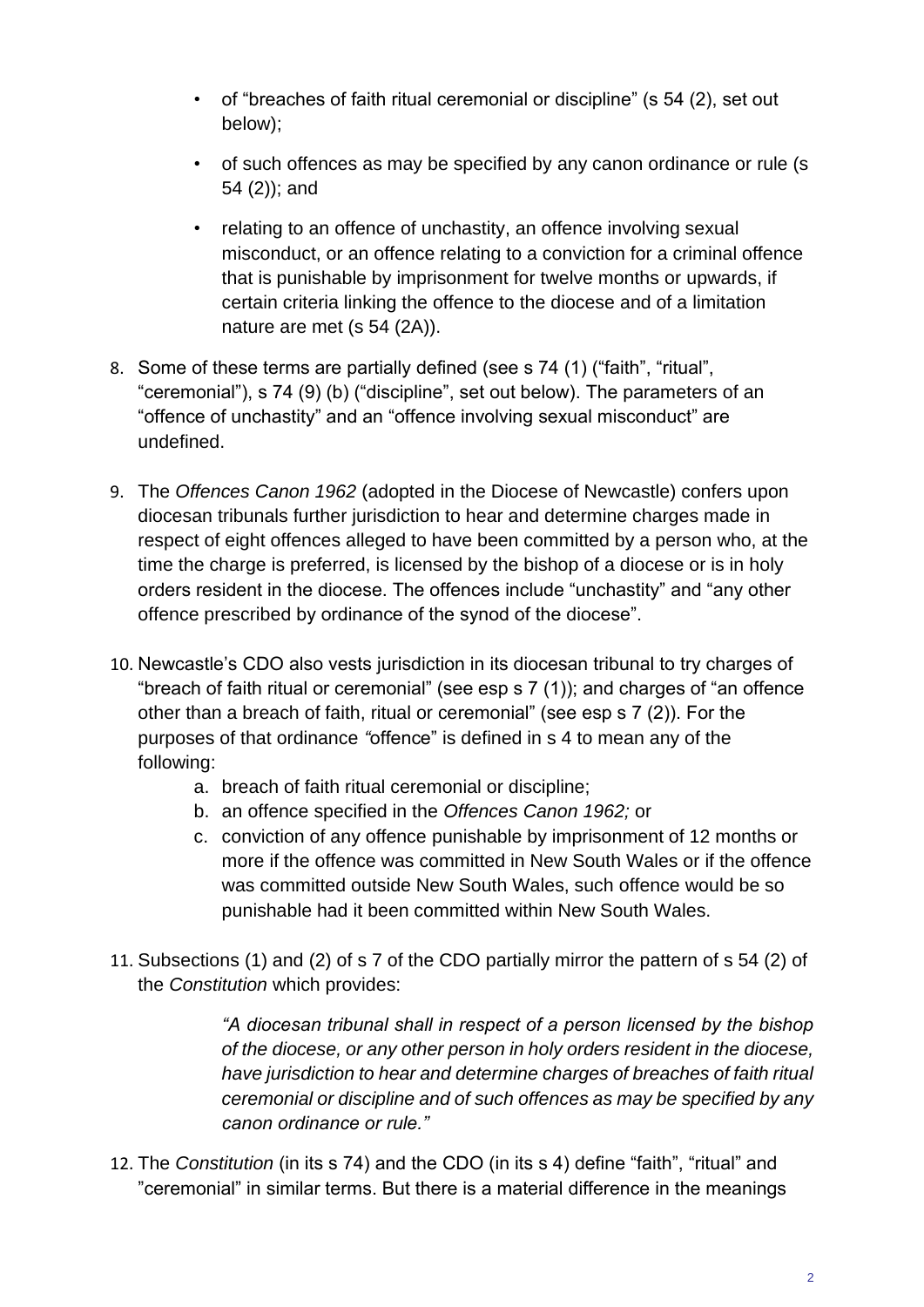respectively assigned to "discipline" in the context of s 54 (2) of the *Constitution*  and "discipline" in the context of s 4 of the CDO.

13. For the *Constitution* as regards Chapter IX (which includes s 54), "discipline" is defined in s 74 (9) (b) to mean:

> *"as regards a person in Holy Orders licensed by the bishop of a diocese or resident in a diocese both:*

- *the obligations in the ordinal undertaken by that person; and*
- *the ordinances in force in that diocese."*
- 14. In *The Appeal of Keith Francis Slater* at [140] it was suggested by this Tribunal that the elliptical language of (ii) is to be construed as if it read "the obligations derived from the ordinances in force in the diocese in which the person in Holy Orders is licensed or resident".
- 15. By contrast to the *Constitution*, the CDO (in s 4) defines "discipline" to "include...the rules of the Church and the rules of good conduct". Those rules are not further defined.
- 16. Many of the rules of the Church and of good conduct are derived from the law of the Church of England in 1962 because s 71 (2) of the *Constitution* declares that "[t]he law of the Church of England including the law relating to ...discipline applicable to and in force in the several dioceses...at the date upon which this Constitution takes effect shall apply to and be in force in such dioceses of this Church unless and until the same be varied or dealt with in accordance with this Constitution". For the purpose of s 71 (2) (which is in Chapter XII), "discipline" is defined in s 74 (9) (a) of the *Constitution* to mean "*the obligation to adhere to, to observe and to carry out (as appropriate)...:*
	- *i. the faith, ritual and ceremonial of this Church; and*
	- ii. *the other rules of this Church which impose on the members of the clergy obligations regarding the religious and moral life of this Church."*
- 17. The concluding words of s 71 (2) when read with s 51 and the Schedule to the *Anglican Church of Australia Constitutions Act 1902 (NSW)* provide authority for the Newcastle Synod to pass and amend the CDO, subject of course to the *Constitution* and to any canon of the General Synod in force in the diocese.
- 18. The impact of the different definitions of "discipline" will be considered below. Definitions in constitutions and statutes are not free-standing, substantive enactments. They merely indicate that when particular words are found in the substantive parts of the constitutions and statutes they are to be understood in the defined sense unless the context or subject matter otherwise indicates.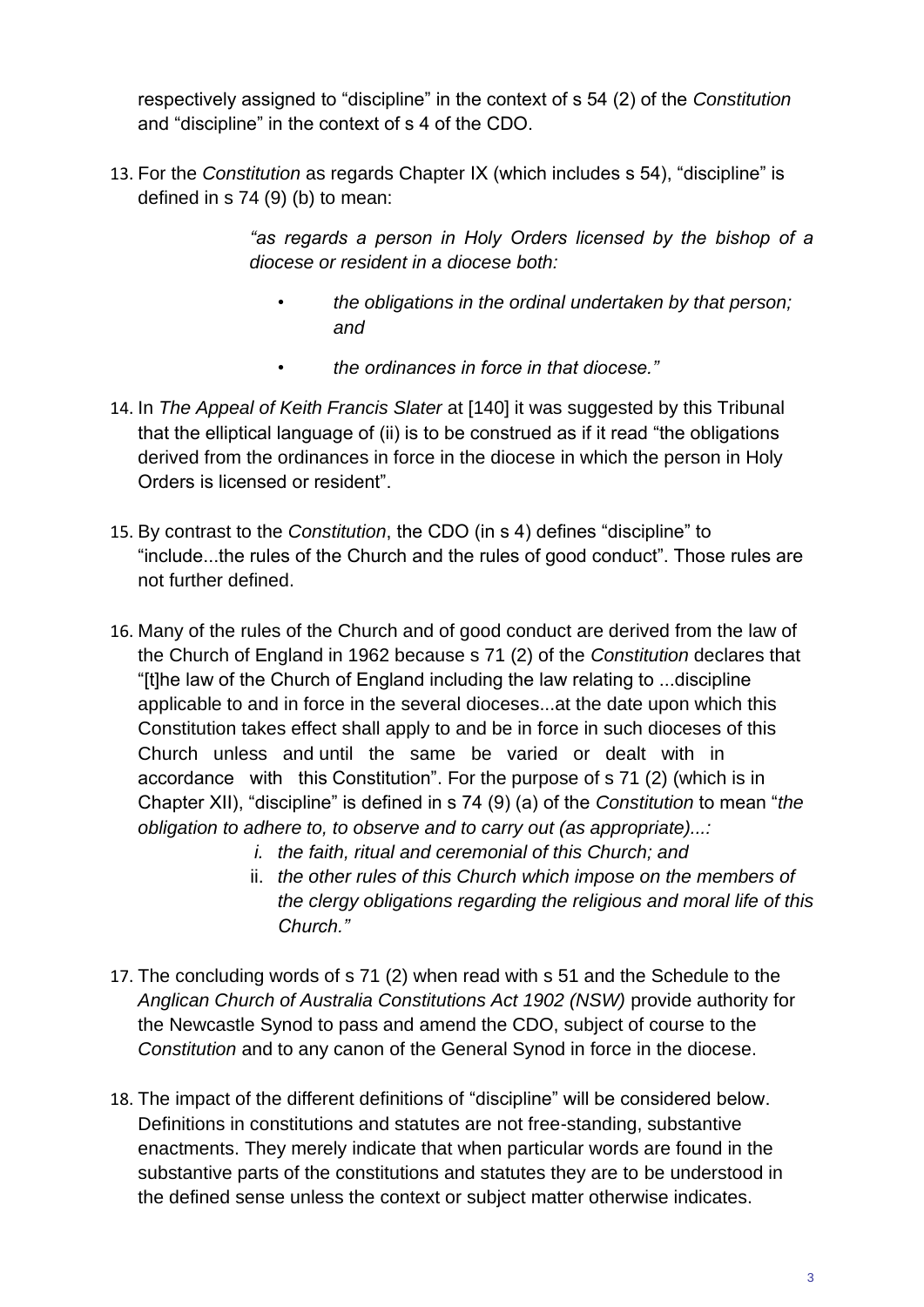- 19. Whenever offences are created, so too is jurisdiction to try them. The *Constitution* establishes a diocesan tribunal for each diocese (s 53) and stipulates that it "shall be the court of the bishop and shall consist of a president appointed by the bishop and not less than two other members as may be prescribed by ordinance of the diocese" (s 54 (1)). The bishop is ineligible to be a member of the tribunal. Other provisions about the formation of this tribunal are found in that sub-section and also, for Newcastle, in ss 28-29 of the CDO.
- 20. Standing to promote charges of breaches of faith ritual or ceremonial is conferred by s 54 (3) of the *Constitution* upon a person appointed by the Bishop or any five communicant members of the Church resident within the diocese. (The communicant members must be bona fide parishioners of the parish if the charge is to be laid against a parish incumbent with respect to an offence alleged to have been committed within the parish.) For Newcastle, these stipulations are repeated in s 7 (1) (a) of the CDO (set out below).
- 21. The hearing of such charges by the diocesan tribunal is precluded unless a board of enquiry appointed by ordinance of the diocesan synod has allowed it "as a charge proper to be heard" (*Constitution,* s 54 (3)). In Newcastle, that board is drawn from an elected Clergy Discipline Panel (ss 10-14) constituted for each particular matter in accordance with s 15 of the CDO.
- 22. The *Constitution* provides for but does not mandate a provincial tribunal (s 55). Where it exists it has a limited appellate jurisdiction from any determination by a diocesan tribunal of the province (s 55 (2)). It also has original jurisdiction to hear and determine a wide range of charges but only if such jurisdiction has been prescribed by ordinance of the synod of the diocese in question (ss 54 (3), 55 (3)). There is currently no provincial tribunal in New South Wales and Newcastle has not passed any such ordinance. It has also declared that there is no appeal from its diocesan tribunal to the provincial tribunal (see CDO*,* s 50).
- 23. The *Constitution* is silent as to standing to promote charges other than breaches of faith, ritual or ceremonial. Newcastle's CDO stipulates that a charge of an offence other than breach of faith, ritual or ceremonial may be made by a person appointed by the Bishop, any other adult member of the Church resident within the diocese or the Director of Professional Standards (CDO*,* s 7).
- 24. The CDO replicates some of the provisions in the *Constitution.* It also supplements them, for example in spelling out how and when charges are to be made (ss 6, 8-9), matters of procedure (ss 16, 20-24, 30-37), how charges are to be determined and how the determination is to be notified (ss 38-43).
- 25. Section 8 (1) of the CDO states that a charge of breach of faith ritual or ceremonial may only be made within one year after the alleged commission of the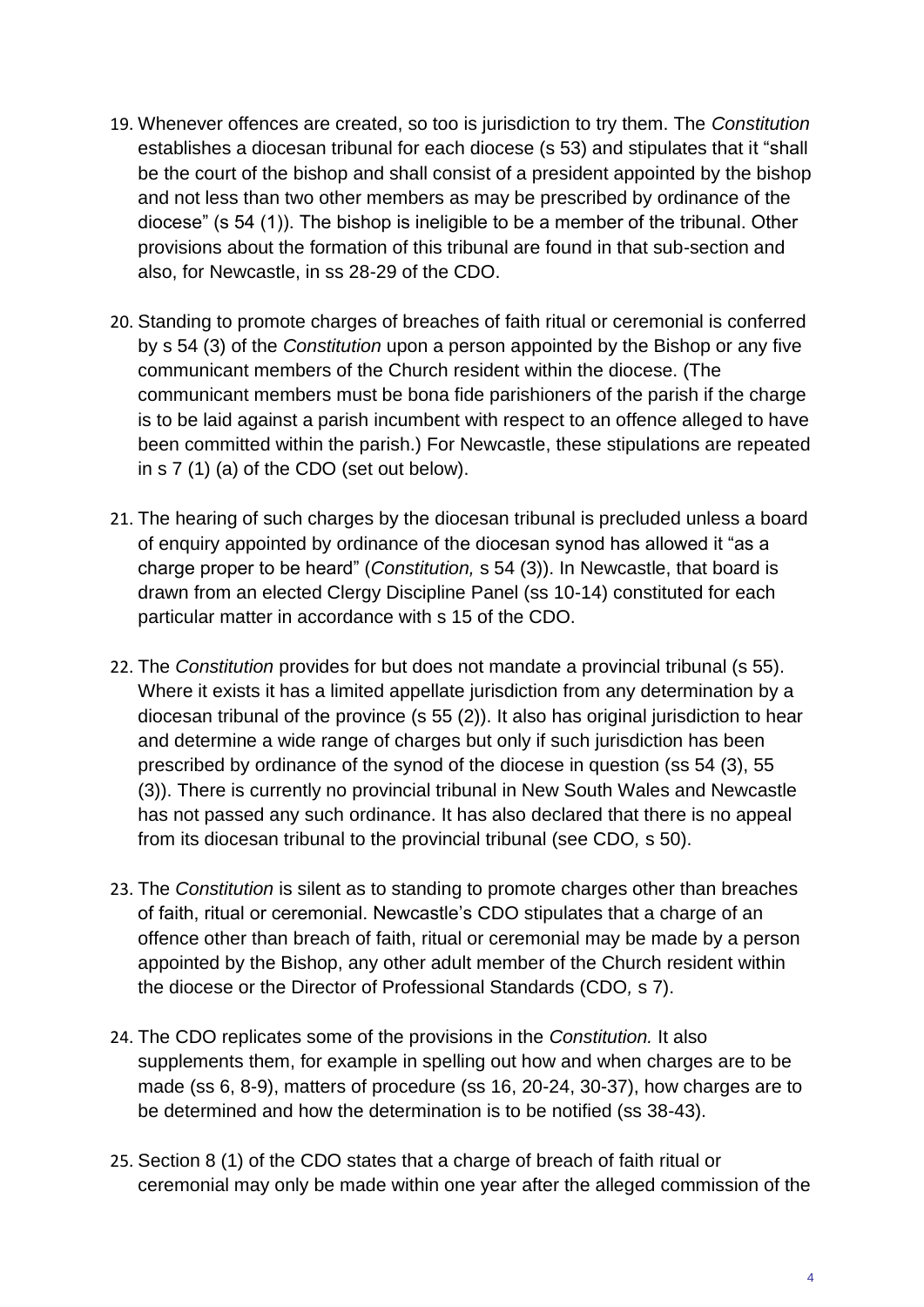alleged breach. Section 8 (2) states that there shall be no time limit for the making of any charge other than for breach of faith, ritual or ceremonial. Cf *Constitution,* s 54 (2A) (b) and (c).

- 26. The *Constitution* provides that a tribunal shall make such recommendation as it thinks just in the circumstances but shall not recommend any sentence other than one or more of deposition from orders, prohibition from functioning, removal from office or rebuke (s 60 (1)). For diocesan tribunals, such recommendations shall be made to the Bishop (ibid). Section 60 (2) stipulates the parameters within which the Bishop may respond to any recommendation and exercise his or her "prerogative of mercy". This provision is fleshed out somewhat in ss 45-47 of the CDO*.*
- 27. In the absence of any Newcastle ordinance permitting an appeal to the provincial tribunal, an appeal lies to the Appellate Tribunal from any decision or recommendation of the Newcastle diocesan tribunal (see *Constitution,* ss 54 (4), 57 (2) and CDO*,* s 49). This right may be exercised by the person who brought the charge against the tribunal's determination or recommendation or by the person charged against the recommendation or sentence (s 59 (4)). Cf the second sentence in s 50 of the CDO.). Every appeal to the Appellate Tribunal shall be by way of re-hearing (s 57 (2)).

## *The key issue in the current References*

- 28. If valid and assented to, the proposed ordinance provides:
	- *"1. This Ordinance may be cited as the Clergy Discipline Ordinance 2019 Amendment Ordinance 2019.*
	- *2. The principal ordinance is the Clergy Discipline Ordinance 2019.*
	- *3. The principal ordinance is amended by the addition of subclause 7 (3) in Part II to read:*

*(3) Notwithstanding the provisions of clause 7 and clause 16 and 17 no charge shall be referred to the Diocesan Tribunal and it shall not be proper for a* [sic] *Diocesan Tribunal to hear a charge which alleges an offence, breach or misconduct by a member of the clergy because that member of the clergy*

- *(a) has participated in a service, whether or not in a church building, in which they have pronounced the blessing of a marriage solemnised in accordance with the Marriage Act 1961 or similar Act in another jurisdiction in which the persons being married are of the same sex;*
- *(b) has declined to participate in a service, whether or not in a church building, or declined to pronounce a blessing of a*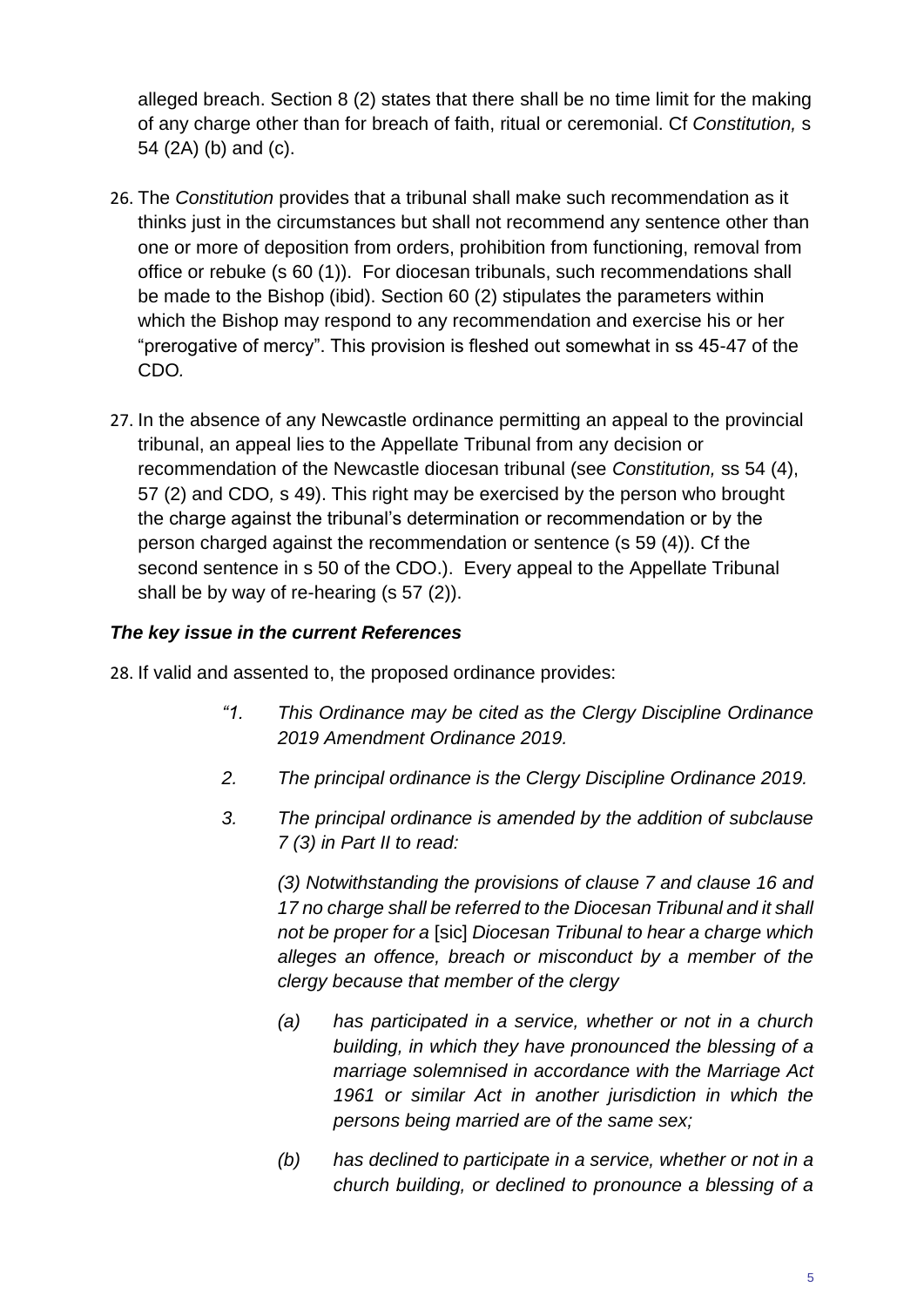*marriage solemnised in accordance with the Marriage Act 1961 or similar Act in another jurisdiction in which the persons being married are of the same sex;*

*(c) is married to a person of the same sex where such marriage has been solemnised in accordance with the Marriage Act 1961 or similar Act in another jurisdiction;*

*and further the conduct and matters referred to in subclauses (a), (b) and (c) of this clause shall not be considered an "offence" within the meaning of clause 4 (1) of this Ordinance.*

- *4. This Ordinance shall come into effect at such time as the Synod passes a resolution declaring that this Ordinance shall come into effect and the Bishop indicates in writing his/her decision for the Ordinance coming into effect. The Bishop shall indicate his/her support within 30 days of the conclusion of an ordinary or special session of the Synod in which the resolution is considered.*
- *5. No resolution declaring that this Ordinance shall come into effect may be considered by this Synod prior to the Fifty Third Synod being summoned by the Bishop.*
- *6. The Synod may consider a resolution that this Ordinance comes into effect on more than one occasion.*
- *7. This Synod confirms that any assent by the Bishop to this ordinance expresses nothing more than that the Bishop assenting to the Synod's wish that it have a process for further deliberation.*

*Passed by Synod on 26 October 2019."*

- 29. As at 31 October 2019 when the Primate was asked by the Bishop to refer three questions to this Tribunal, the Bishop of Newcastle had not exercised his right to assent or not to assent to the proposed ordinance. So far as is known, this situation has not changed. Section 6 of the Schedule to the *Anglican Church of Australia Constitutions Act 1902 (NSW)* states that no ordinance [of a diocese in New South Wales] shall take effect or have any validity unless within one month after the passing of the same the Bishop shall signify his assent thereto in writing. Sections 4 to 7 of the proposed ordinance and the pendency of the Primate's References may possibly bear on the matter. The third of the Primate's Questions referred at the request of the Bishop asks whether the Bishop may give assent on receiving the (presumably favourable) Opinion of the Appellate Tribunal or is the Synod required to pass the ordinance again. We are not persuaded that this question arises under the *Constitution* and therefore we decline to address it.
- 30. Clause s 7 (3) of the proposed ordinance is designed to be inserted into "the principal ordinance" (ie the CDO). It refers expressly to three sections of the CDO,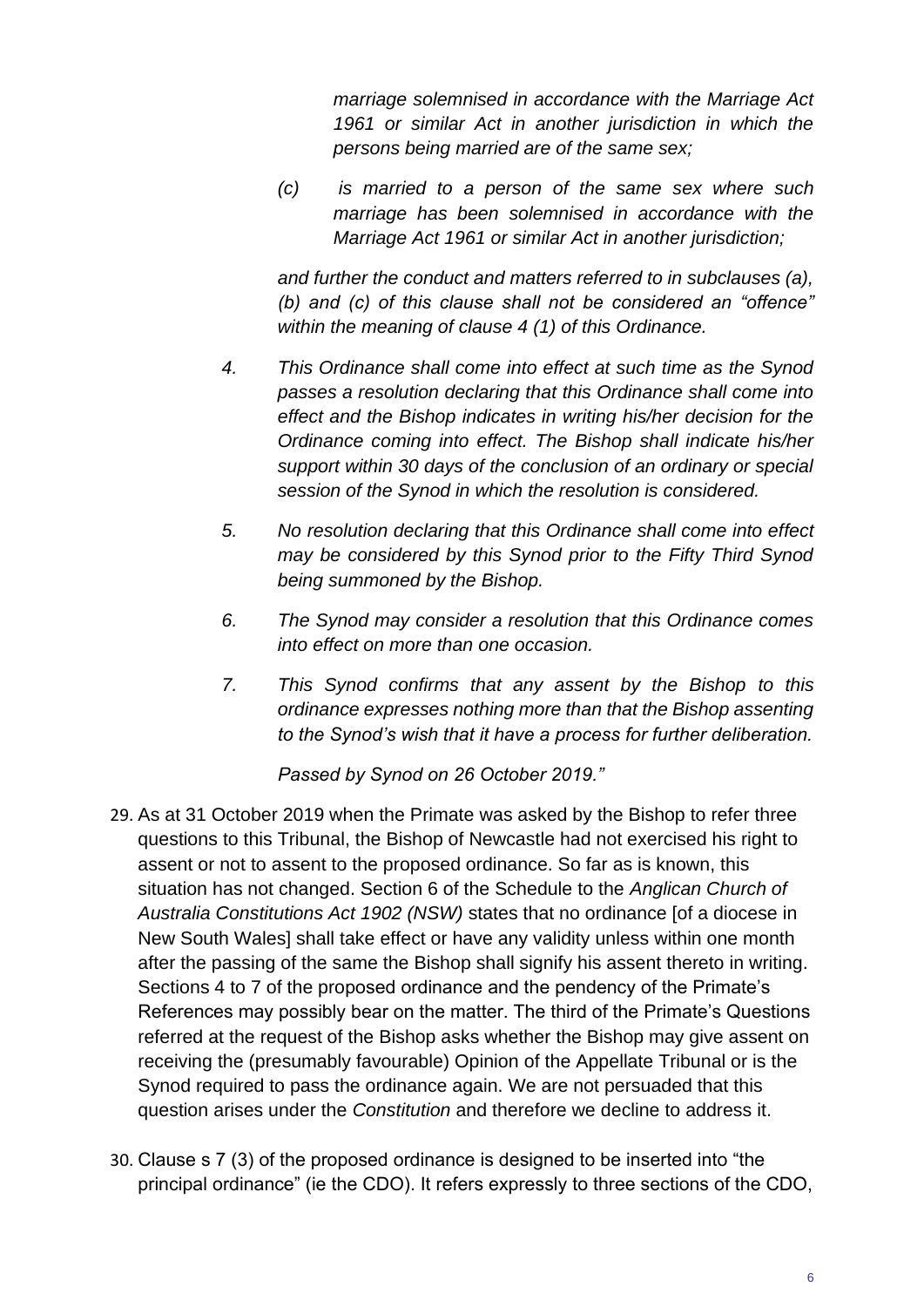calling them clauses to reflect their status at the time that the proposed ordinance was drafted. The clauses are 7, 16 and 17 and the proposed 7 (3) declares its intent to operate "notwithstanding the provisions of clause 7 and clauses 16 and 17" of the CDO.

- 31. The identified provisions of the CDO state:
	- *7. (1) A charge of breach of faith ritual or ceremonial may be made:*
		- *(a) against an incumbent of a parish with reference to an offence alleged to have been committed within that parish only by:*
			- *(i) a person appointed by the Bishop; or*

*(ii) any five adult communicant members of the Church who are both resident and also bona fide parishioners of that parish; and*

*(b) in any other case – only by:*

*(i) a person appointed by the Bishop; or*

*(ii) any five adult communicant members of the Church who are resident within the diocese.*

- *(2) A charge of an offence other than a breach of faith, ritual or ceremonial may be made by:*
	- *(a) a person appointed by the Bishop; or*
	- *(b) any other adult member of the church resident within the diocese; or*
	- *(c) the Director of Professional Standards.*
- *16. (1) This clause shall apply only where the charge is a charge of breach of faith, ritual or ceremonial and is not made by a person appointed by the Bishop.*
	- *(2) When the charge is presented to the Bishop, the Bishop shall determine in his or her absolute discretion whether the requirements of clause 7 (1) and 8 (1) have been satisfied.*
	- *(3) If the Bishop determines that the charge does not satisfy the requirements of clauses 7 (1) and 8 (1), the informant shall be notified of the Bishop's determination by the Tribunal Secretary and the reasons for that determination. Thereafter, no further action shall be taken under this Ordinance with respect to that charge unless and until the requirements of clauses 7 (1) and or 8 (1) are satisfied.*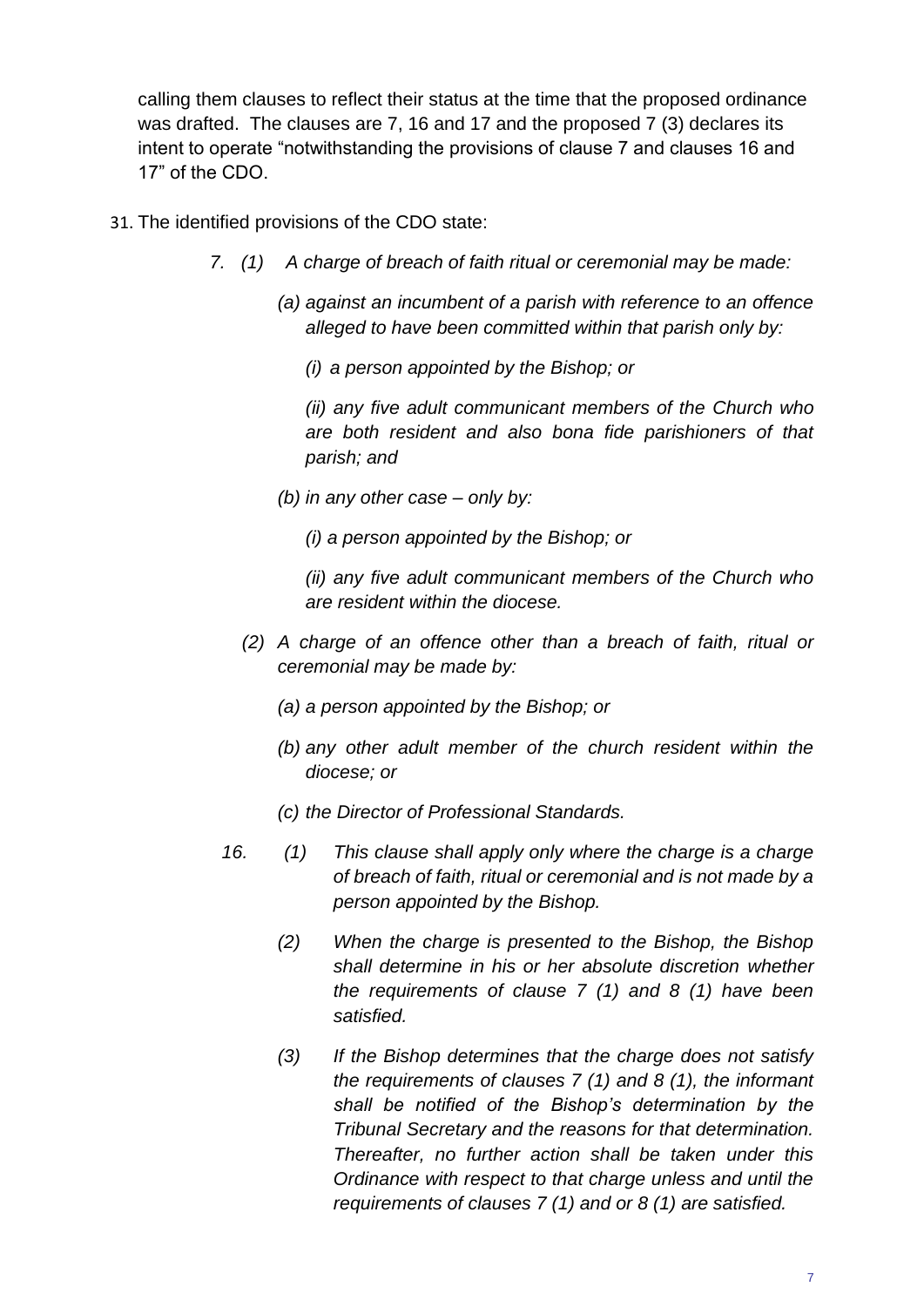- *(4) If the Bishop determines that charge satisfies the requirements of clauses 7 (1) and/or 8 (1) the Bishop shall refer the charge to the Board with all attached documents.*
- *17. For any charge of breach of faith ritual or ceremonial to which clause 16 does not apply, the Bishop shall refer the charge to the Board with all attached documents.*
- 32. If the Newcastle Synod had untrammelled legislative authority in the matter there would be no problem with s 3 of the proposed ordinance which qualifies or winds back what would otherwise be the scope of Newcastle's CDO. Use of the drafting device "Notwithstanding clauses A, B and C, the following regime operates in categories X, Y and Z" ensures that A, B and C are not impliedly repealed in their totality. They will continue to operate outside categories X, Y and Z.
- 33. But the *Constitution* intrudes as regards charges of breaches of faith, ritual, ceremonial or "discipline" (s 54 (2)) and charges otherwise falling within s 54 (2) and (2A), arming the diocesan tribunal with jurisdiction that cannot be precluded by a diocesan synod or even by a canon of the General Synod.
- 34. Newcastle ((14-15)) submits that what one may term the constitutional jurisdiction conferred by s 54 (2) in relation to "charges of breaches of...discipline" is limited to "discipline" as defined in s 74 (9) (b) (set out in para 13 above). It follows, so the submission goes, that the Synod of the Diocese of Newcastle is free to introduce a "no discipline policy" as regards putative offending that did not entail a breach of faith ritual ceremonial or (narrowly defined) discipline or otherwise entail an offence against the *Offences Canon 1962* or any other canon of the General Synod in force in the diocese.
- 35. We agree, but for the reasons that follow, which emphasise the relatively narrow field within which such a policy may operate consistently with the *Constitution*.
- 36. We start by rejecting the proposition that the Newcastle Synod is authorising or sanctioning a substantive non-disciplinary change of any nature by the proposed ordinance which merely attempts to preclude categories of conduct from being the subject of a charge in its diocesan tribunal (see McLean (19-23), Sydney (51- 52), EFAC (71-74)) (Indeed, Equal Voices expresses concern that the proposed ordinance is limited in this manner (79).). To the extent that the Newcastle Synod has untrammelled authority to make particular conduct the subject of a disciplinary charge, then it may choose not to do so, thereby keeping a contentious issue away from the toils, expenses and uncertainties of litigious disputation and from the ultimate ruling of this Tribunal in the exercise of its appellate authority. We have not been referred to any material to show that any member of the clergy in Newcastle is contemplating participating in the *solemnisation* of a same-sex marriage, as EFAC suggests (74), unless we have misunderstood its submission.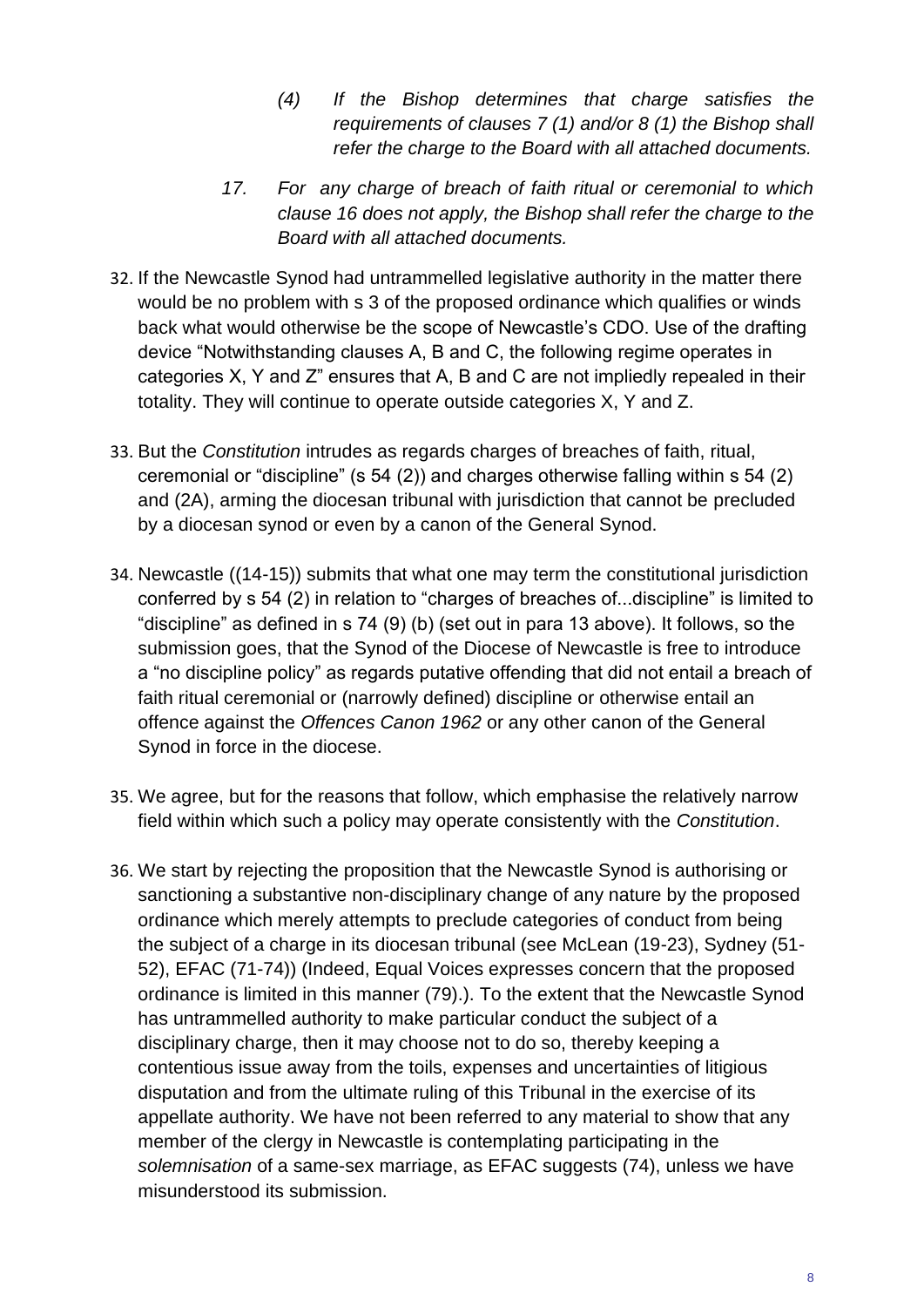- 37. The *Constitution* does not mandate an identical disciplinary system across the dioceses. Indeed, it contemplates the opposite when it recognises that any canon affecting the discipline of the Church (as "discipline" is defined in s 74 (9) (a)) shall not come into force in any diocese unless and until the diocese by ordinance adopts the canon (s 30 (a)).
- 38. Like its counterpart in many dioceses, the CDO does double duty, both as legislating internally for the disciplinary affairs of the Newcastle diocese **and** as accommodating and fleshing out the disciplinary scheme mandated by the *Constitution* (including for "charges of breaches of ...discipline [as defined in s 74 (9) (b)] and of such offences as may be specified by any canon") (s 54 (2))*.*
- 39. An ordinance relating to the discipline of clergy is obviously a measure falling within the legislative authority of the diocesan synod (see *Anglican Church of Australia Constitutions Act 1902, Schedule*, clauses 3, 21). But such authority must be exercised subject to the *Constitution* (see s 51). No ordinance of a diocese may validly operate inconsistently with the *Constitution* or a canon of General Synod to the extent that the canon is in force in the diocese (see s 30).
- 40. Legislative inconsistency may be discerned in different ways. There is no single test, but in *Slater* (at [133]) this Tribunal analogised from a well-known statement by Dixon J in *Victoria v Commonwealth* (1937) 58 CLR 618 at 630:

*"Where a State law, if valid, would alter, impair or detract from the operation of a law of the Commonwealth Parliament, then to that extent it is invalid."*

- 41. In light of these general principles, a diocesan ordinance that impaired or detracted from the jurisdiction conferred upon diocesan tribunals by s 54 (2) and (2A) of the *Constitution* and by s 1 of the *Offences Canon 1962* (so long as that Canon is in force in the diocese) will be null and void at least to the extent of the inconsistency.
- 42. Yet this is precisely what s 3 of the proposed ordinance purports in large part to do once it is recognised that charges laid with respect to participation in a samesex blessing service or the entry into and/or perhaps the failure to abandon a same-sex marriage by a member of the clergy in the diocese are triable offences within these parameters, at least according to the submissions of Sydney and others (see 47-61, 72-74). Firstly, the proposed ordinance declares that "no charge shall be referred to the Diocesan Tribunal and it shall not be proper for a Diocesan Tribunal to hear a charge which alleges" an offence by a member of the clergy because that member of the clergy has done any of the things referred to in clause 7 (3) (a), (b) or (c). Secondly, it declares that the conduct and matters referred to in the said (a), (b) or (c) "shall not be considered an 'offence' within the meaning set out in" s 4 (1) of the CDO.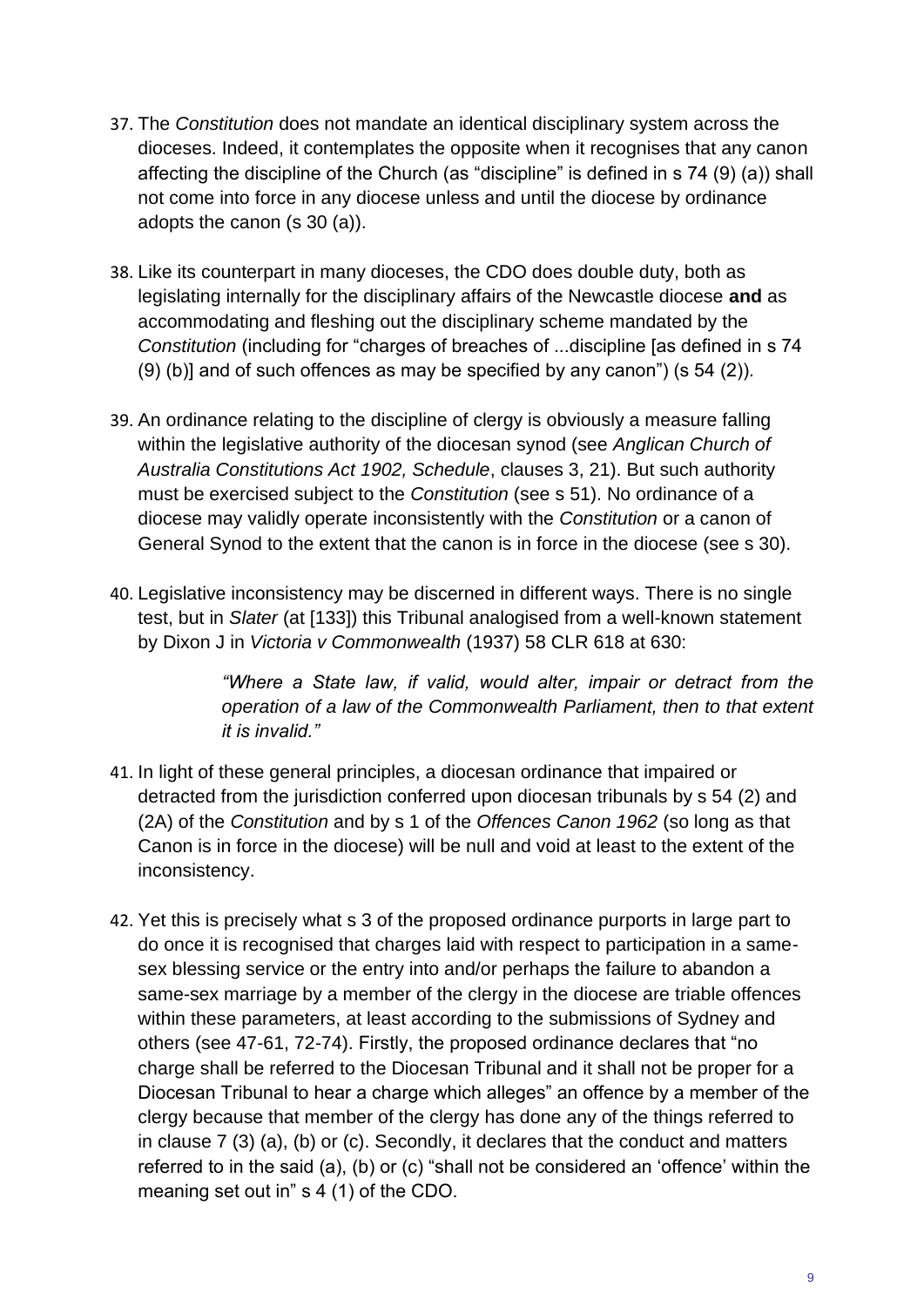- 43. It is common ground that the Newcastle Synod was attempting to emulate developments in the Anglican Church in Aotearoa, New Zealand and Polynesia that were designed to introduce a "no discipline" policy in areas of acute disagreement (see Newcastle (11-12), Sydney (49-50)). Some of the pros and cons of the New Zealand model are debated in the *Marriage, Same-Sex Marriage and the Anglican Church of Australia Essays from the Doctrine Commission*. However, the measure across the Tasman Sea was passed by the General Synod there, and the constitutional constraints are different here. Under the *Constitution* of the ACA not even the General Synod may ignore the imperatives of s 54.
- 44. Nevertheless, the scope of the presently relevant offences mentioned in the *Constitution* and the *Offences Canon* is not infinite. Those limits are not to be defined in this Reference and only indirect light is thrown on the scope of "breaches of faith ritual or ceremonial" by the reasons supplied in our Opinion in the Wangaratta matter.
- 45. EFAC has expressed concerns about the possible range of same-sex blessing liturgies that the Bishop of Newcastle might be prepared to sanction were he minded to do so, perhaps in a similar framework to the Wangaratta situation, perhaps not (69-71). The Synod of the Diocese of Newcastle has not yet followed Wangaratta in taking up the options available under the *Canon Concerning Services 1992* or closely regulating the scope of any such liturgy.
- 46. We do not think that it is useful for this Tribunal to go beyond what we have written in the Wangaratta Reference or to address a range of hypothetical liturgical outcomes in the area of same-sex blessing services. This is also one of the reasons why we decline to address the related Questions referred at the request of 25 members of General Synod.
- 47. It remains to be decided by any tribunal whether, in the ACA, the mere entry into a same-sex marriage by a member of the clergy entails "a breach of faith", "unchastity", or a breach of "obligations in the ordinal undertaken by" the particular member of clergy charged. If failure to comply with a particular oath is to be relied upon, then its content and breach needs to be established, subject to any valid preclusive operation of the proposed ordinance. It also remains to be decided by any tribunal whether, assuming that particular sexual activity is charged and established, the fact that it takes place within a (civil) "marriage" alters anything. The Tribunal takes no position either way on any of these matters beyond referring generally to its Opinion in the Wangaratta Reference and the matters indicated in paras 63-64 below. Nor does the Tribunal hereby purport to declare the scope of clause 7 (3) (c).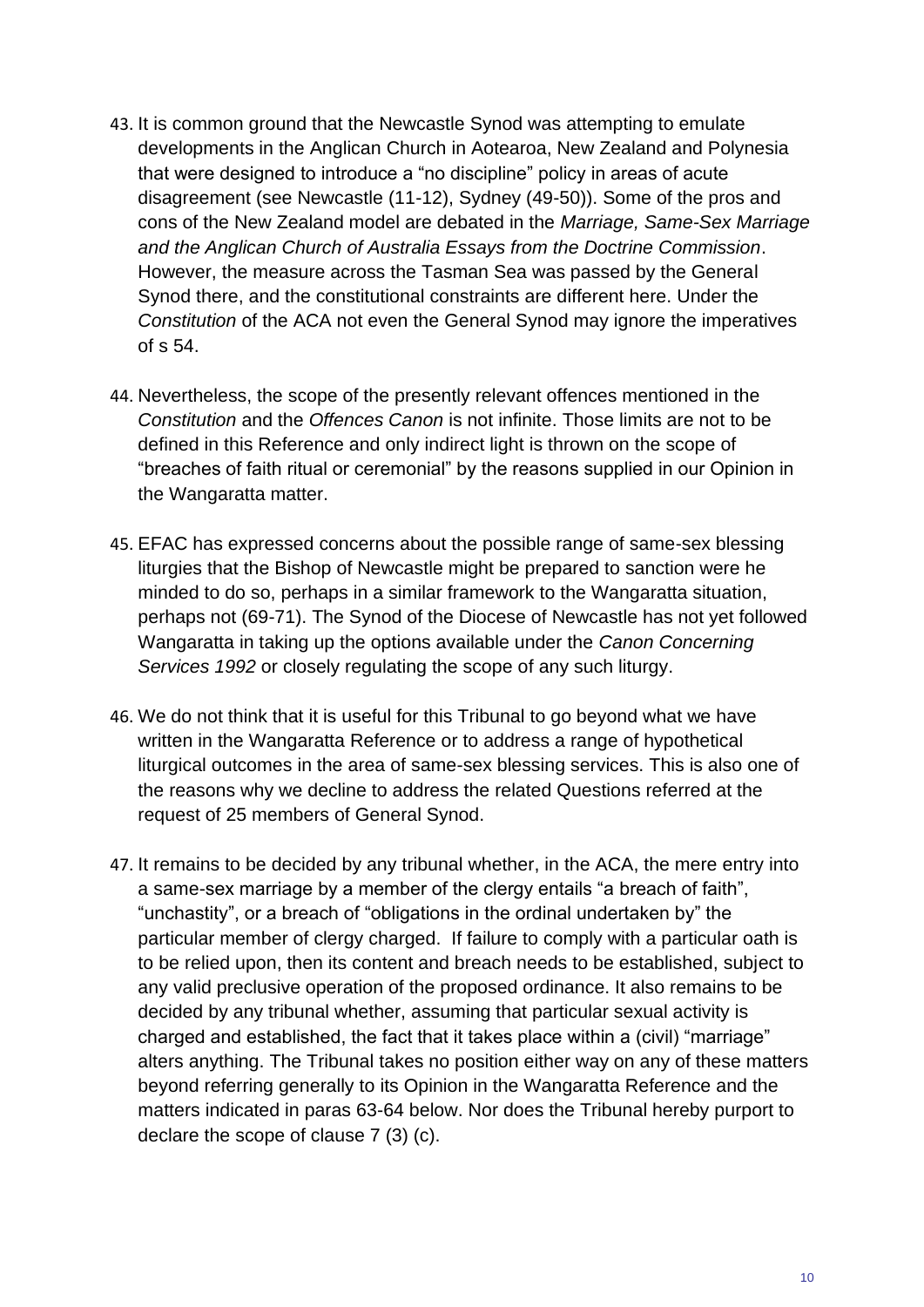- 48. The *Offences Canon 1962* only comes into force in a diocese when the diocese adopts it (see *Constitution,* s 30 (a)) and its operation in a diocese may later be excluded. The concluding words of s 54 (2) of the *Constitution* and the corresponding phrase in s 1 of the *Offences Canon* also make plain that a diocesan synod may add (and subtract) particular ecclesiastical offences additional to those found in those places.If additional offences are added then so long as they remain on the diocesan statute book the jurisdiction of a diocesan tribunal to try them declared in s 54 of the *Constitution* and s 1 of the *Offences Canon* could not be taken away by a diocesan ordinance, as we have endeavoured to demonstrate already. But the diocesan synod is also free, within limits, to amend the local disciplinary regime.
- 49. The final words of the proposed s 7 (3) purport to amend the scope of the term "offence" as it is defined in the CDO. And (to the extent of their validity) they preclude the particular conduct identified from being an offence capable of grounding any charge that is reliant solely upon diocesan legislative authority. Subject to the *Constitution,* the diocesan synod may do this under the provisions in the Schedule to the *Anglican Church of Australia Constitutions Act 1902* already adverted to.
- 50. At this point, the difference between the definitions of "discipline" becomes critical. If a charge of misconduct involves an offence that is a breach of discipline in the sense attributed under the *Constitution* then the diocesan synod cannot validly preclude proceedings in the diocesan tribunal relating to it. But if the conduct does not fall within the scope of any of the specific offences in the *Constitution* or any canon of the General Synod in force in the diocese and if it would be a "discipline" offence falling outside the scope of "discipline" as defined in s 74 (9) (b) of the *Constitution,* then the diocesan synod can choose to preclude its enforcement.
- 51. This can be illustrated by a hypothetical example. Assume for the sake of argument that two women living in a life-long companionate, chaste relationship chose to marry in a civil registry. One of them is a member of the clergy. Assume for the sake of argument that this action does not breach the obligations in the Ordinal that she undertook or any ordinance in force in the diocese (cf *Constitution,* s 74 (9) (b)). What if those wishing to lay a charge against her might want to contend that her entry into the marriage breached some other aspect of the broader disciplinary regime inherited from the Church of England? On these hypotheses, the synod of the diocese could validly choose to declare in advance that such action will not be a breach of discipline in the diocese and do so along the lines of the proposed s 7 (3). The latter provision would be valid to that extent, but it would not preclude the laying of charges based on alleged breach of ordination obligations if they are open.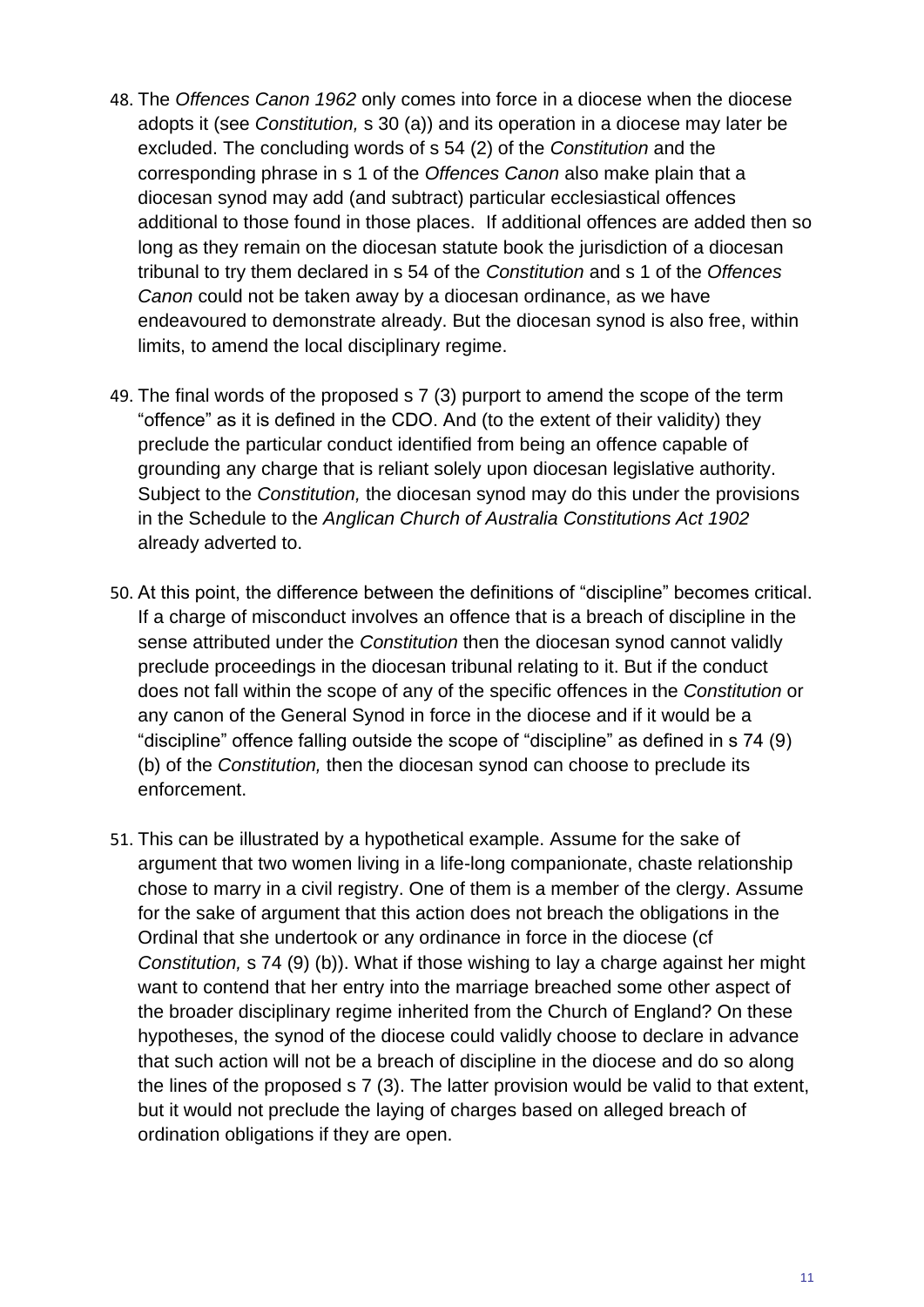## *Disposition of the References*

52. The first of the Primate's Questions referred at the request of the Bishop of Newcastle asks:

> *Is any part of the Clergy Discipline Ordinance 2019 Amendment Ordinance 2019 of the Diocese of Newcastle inconsistent with the Fundamental Declarations or the Ruling Principles of the Constitution of the Anglican Church of Australia?*

53. Our Opinion is:

*No, having regard to the limited operation of the Ordinance were it assented to.*

54. The second of those Questions asks:

*Does the Synod of the Diocese of Newcastle have the authority under section 51 of the Constitution to pass the Clergy Discipline Ordinance 2019 Amending Ordinance 2019?*

55. Our Opinion is:

*Yes, subject to the assent of the bishop and having regard to the limited sphere of valid operation of the ordinance as explained in our reasons.*

- 56. In our evaluation, jurisdiction to address these questions under s 63 of the *Constitution* arose because the issues touch the consistency with the *Constitution*  of a specific measure supported by the synod of the diocese which the bishop may or may not at his discretion assent to if it is lawful to do so, either at this stage or if the ordinance is passed again. None of the participants in this reference has suggested that the issues posed in the questions are academic.
- 57. As indicated in para 29 above, we are not persuaded that the third of the Primate's Questions engages our jurisdiction under s 63. We decline to answer it.
- 58. The five Questions referred at the request of the members of General Synod are all framed contingently upon a different version of the proposed ordinance coming into effect (in light of the concluding words of clause 3 commencing "and further" that were added during the Synod). This in itself would not deprive the Tribunal of jurisdiction under s 63 if live issues not addressed by those raised in the Primate's questions were raised and the Tribunal were satisfied as to the utility of answering the questions on top of the answers proffered above and in the Wangaratta Reference.
- 59. Leaving aside their preamble, the five Questions ask:
	- *If the Ordinance comes into effect, will the amendment made by clause 3 of the Ordinance prevent the Diocesan Tribunal of the*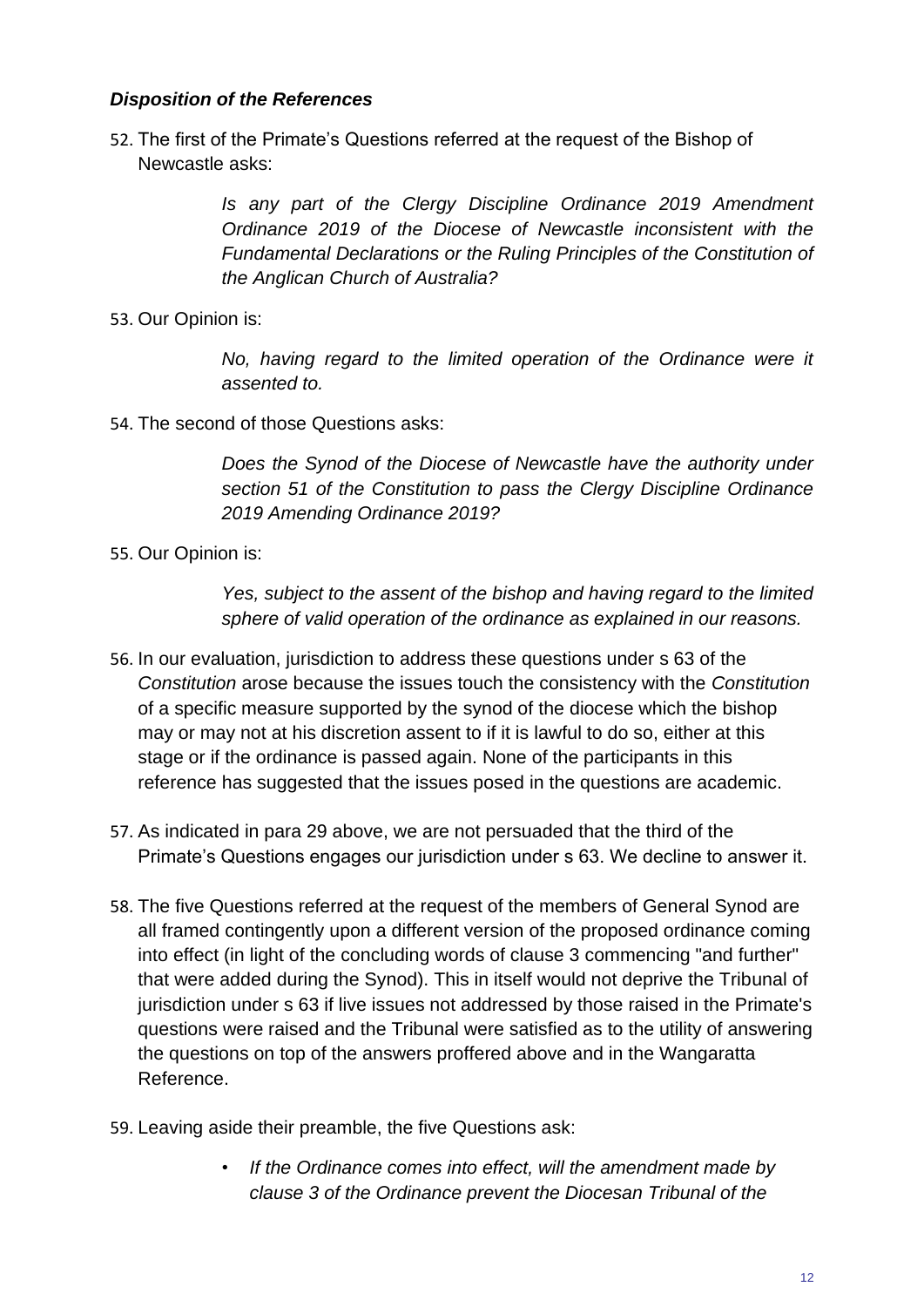*Diocese of Newcastle (the 'Diocesan Tribunal') from hearing and determining under section 54 (2) of the Constitution a charge of breach of faith or discipline in respect of a person licensed by the Bishop of the Diocese of Newcastle (the 'Bishop'), or any other person in holy orders resident in the Diocese of Newcastle (the 'Diocese'), where the act giving rise to the charge relates to such a person marrying or being married to another person of the same sex?*

- *If the Ordinance comes into effect, will the amendment made by clause 3 of the Ordinance prevent the Diocesan Tribunal from hearing a charge under section 54 (2A) of the Constitution relating to an offence of unchastity or an offence involving sexual misconduct against a member of the clergy where the act of the member of the clergy which gave rise to the charge relates to the member of the clergy marrying or being married to a person of the same sex, in circumstances where the act occurred in the Diocese or the member of clergy was licensed by the Bishop or was resident in the Diocese within two years before the charge was laid?*
- *If the Ordinance comes into effect, will the amendment made by clause 3 of the Ordinance prevent the Bishop or any five communicant members of this Church resident within the Diocese promoting a charge to the Diocesan Tribunal under section 54 (3) of the Constitution against a person licensed by the Bishop or against any other person in holy order resident in the Diocese alleging a breach of faith, ritual or ceremonial by such a person because that person has participated in a service in which they pronounced the blessing of a marriage solemnised in accordance with the Marriage Act 1961 in which the persons being married are of the same sex (assuming the first proviso in section 54 (3) has been fulfilled?*
- *If the Ordinance comes into effect, will the amendment made by clause 3 of the Ordinance prevent the Bishop or any five communicant members of this Church resident within the Diocese promoting a charge to the Provincial Tribunal under section 54 (3) of the Constitution against a person licensed by the Bishop or against any other person in holy order resident in the Diocese alleging a breach of faith, ritual or ceremonial by such a person because that person has participated in a service in which they pronounced the blessing of a marriage solemnised in accordance with the Marriage Act 1961 in which the persons being married are of the same sex (assuming the first proviso in section 54 (3) has been fulfilled?*
- *1. If the Ordinance comes into effect, will the amendment made by clause 3 of the Ordinance prevent a board of enquiry, appointed by ordinance of the Synod of the Diocese and in exercise of its function under the second proviso*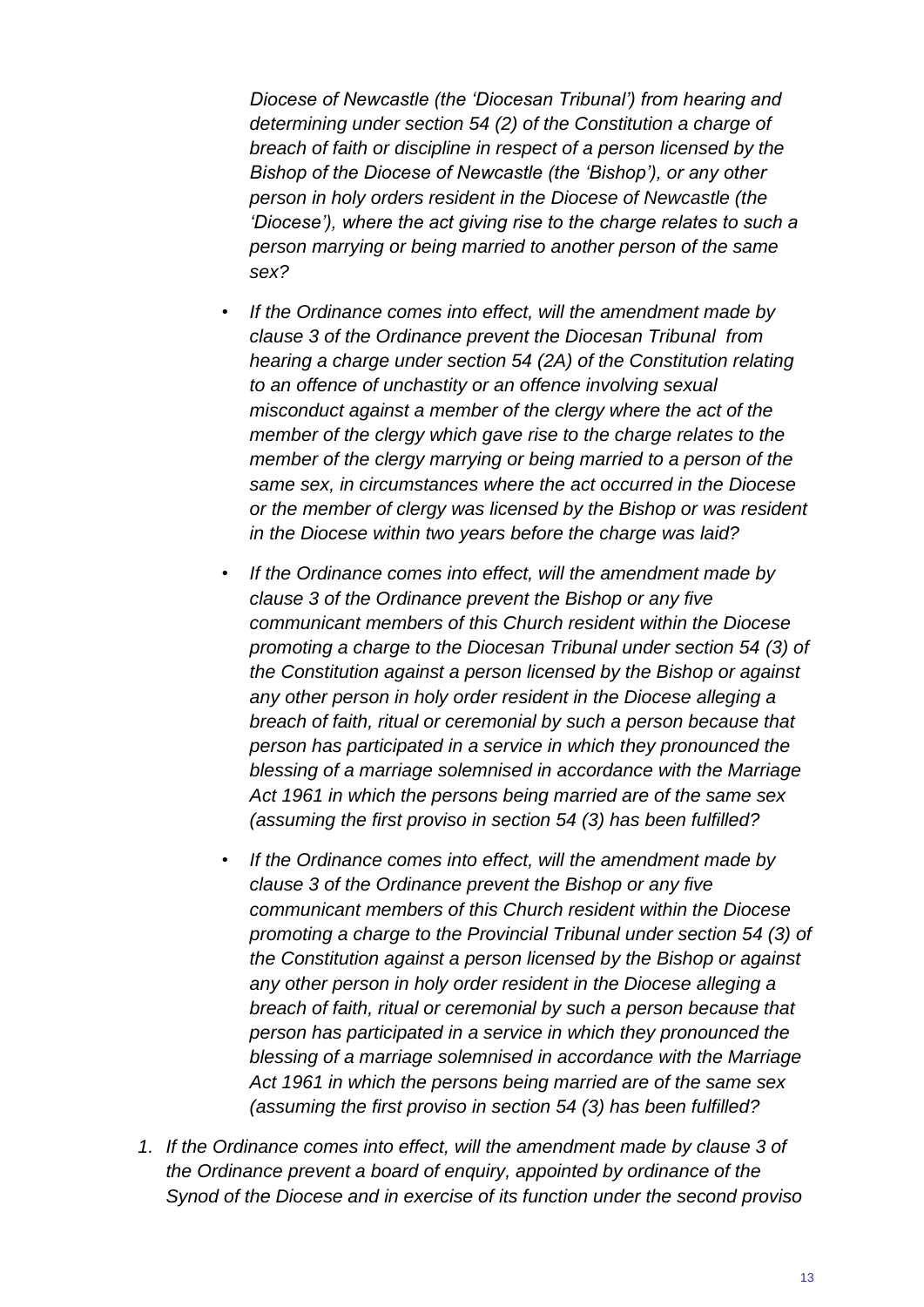*in section 54 (3) of the Constitution, from allowing a charge in relation to a breach of faith, ritual or ceremonial arising from an act mentioned in 1, 2, 3 or 4 above proceeding to be heard by the Diocesan Tribunal or the Provincial Tribunal in its original jurisdiction as a charge proper to be heard?*

- 60. There is insufficient practical utility in the Tribunal answering these Questions and we decline to do so, under rule 17 of the *Appellate Tribunal Rules.*
- 61. The submissions filed in support of these Questions by the Synod of the Diocese of Sydney and others seek reasoned answers going well beyond the jurisdictional issues we have already addressed under the second of the Questions referred by the Primate at the request of the Bishop of Newcastle. In essence, the Tribunal has been invited to declare that conduct falling within paras (a), (b) and (c) of the impugned subclause 7 (3) will constitute breaches of ritual and ceremonial, of discipline, and of faith. All this, without considering the variety of conduct potentially embraced by "the blessing of a marriage" in the Diocese of Newcastle which, unlike the Diocese of Wangaratta, has not yet "regulated" such activity.
- 62. Sydney has also argued that entry into a same-sex marriage will provide "prima facie evidence of unchastity", the offence proscribed by s 1 of the *Offences Canon.*
- 63. Were this Tribunal to embark upon such an unfocussed exercise at this point of time it would in effect be doing the very thing that, in our opinion, the Synod of the Diocese of Newcastle is constitutionally restricted from doing*.* The Newcastle diocesan tribunal has been given the original jurisdiction in these matters if particular charges are properly laid and, in the case of charges of breach of faith, ritual or ceremonial, allowed to proceed to a hearing in accordance with s 54 (3) of the *Constitution*.
- 64. That original jurisdiction is to be exercised in accordance with the constitutional mandates as to procedure and process, as expanded by the *Newcastle Clergy Discipline Ordinance 2019,* and the obligations of procedural fairness. These processes entail the timely laying of a specific charge by a person with standing to do so; sifting by a board of enquiry if the charge relates to faith ritual or ceremonial; the presentation of evidence and the hearing of submissions on behalf of the parties directly affected in the diocesan tribunal; proof to the requisite standard; the role of the bishop as to sentence; exposure to costs sanctions; and rights of appeal to this Tribunal.
- 65. By parity of reasoning we have declined to be drawn into ruling on general arguments in each direction by Newcastle (13-14) and Sydney (50-51) as to unconditional diocesan authority to authorise a liturgy for solemnising a same-sex marriage or the blessing of a same-sex marriage. The proposed ordinance does not purport to do either, in our view.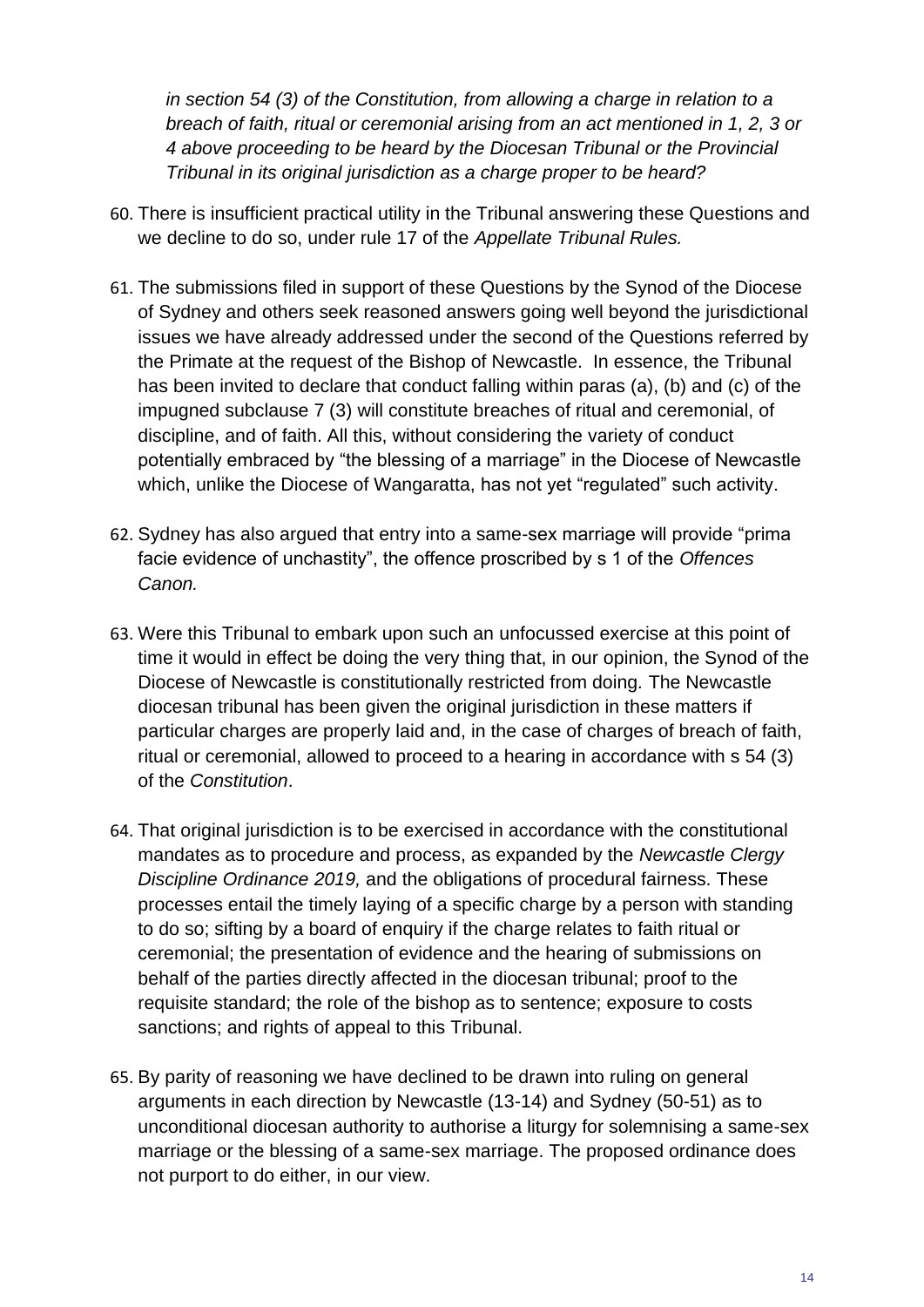66. These are the reasons of the President (the Hon Keith Mason AC QC), the Deputy President (the Hon Richard Refshauge), the Most Revd Phillip Aspinall, the Right Revd Garry Weatherill and Professor the Hon Clyde Croft AM SC. They constitute the Opinion of the Tribunal, in accordance with s 59 (1) of the *Constitution.*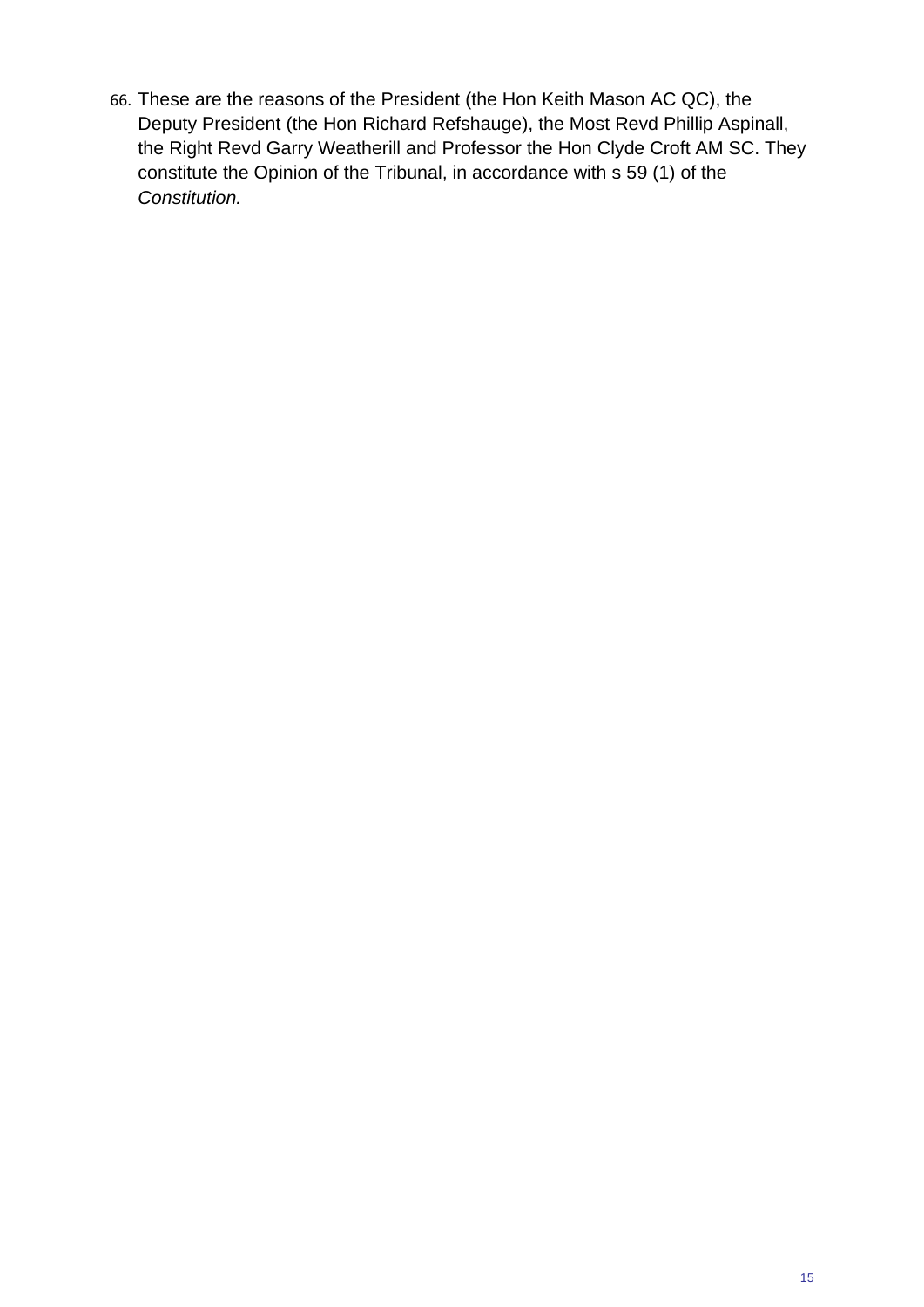### **Part 1 – Background**

#### **Questions before the Tribunal**

- 1. The current matter arises due to two separate referrals by the Primate to this Tribunal under section 63(1) of the Constitution of the Anglican Church of Australia (**Constitution**) made on 31 October 2019 and 6 November 2019 (**Referred Questions**). The referrals relate to Diocese the *Clergy Discipline Ordinance 2019 Amending Ordinance 2019* (**Amending Ordinance**) to the Clergy Discipline Ordinance of 2019 (**Principal Ordinance**) of the Diocese of Newcastle (**Diocese**).
- 2. The 31 October 2019 referral (**Bishop's Questions**) provides as follows:

#### *Referral to the Appellate Tribunal at the request of the Bishop of Newcastle*

*Clergy Discipline Ordinance 2019 Amending Ordinance 2019 (Diocese of Newcastle)*

*The Synod of the Diocese of Newcastle has passed the Clergy Discipline Ordinance 2019 Amending Ordinance 2019*

*The amendments have the effect of ensuring that there could be no disciplinary action where:*

- *a member of the clergy prayed a blessing for a couple who were married under the Marriage Act 1961 who were of the same sex*
- *a member of the clergy declined to pray a blessing for blessing for a couple who were married under the Marriage Act 1961 who were of the same sex*
- *a member of the clergy was married under the Marriage Act 1961 to a person of the same sex.*

*The Bishop of Newcastle has not exercised his right to assent or withhold assent to the Ordinance*

*On 31 October 2019 the Primate referred to the Appellate Tribunal the following questions:*

- *Is any part of the Clergy Discipline Ordinance 2019 Amendment Ordinance 2019 of the Diocese of Newcastle inconsistent with the Fundamental Declarations or the Ruling Principles of the Constitution of the Anglican Church of Australia?*
- *Does the Synod of the Diocese of Newcastle have the authority under section 51 of the Constitution to pass the Clergy Discipline Ordinance 2019 Amendment Ordinance 2019?*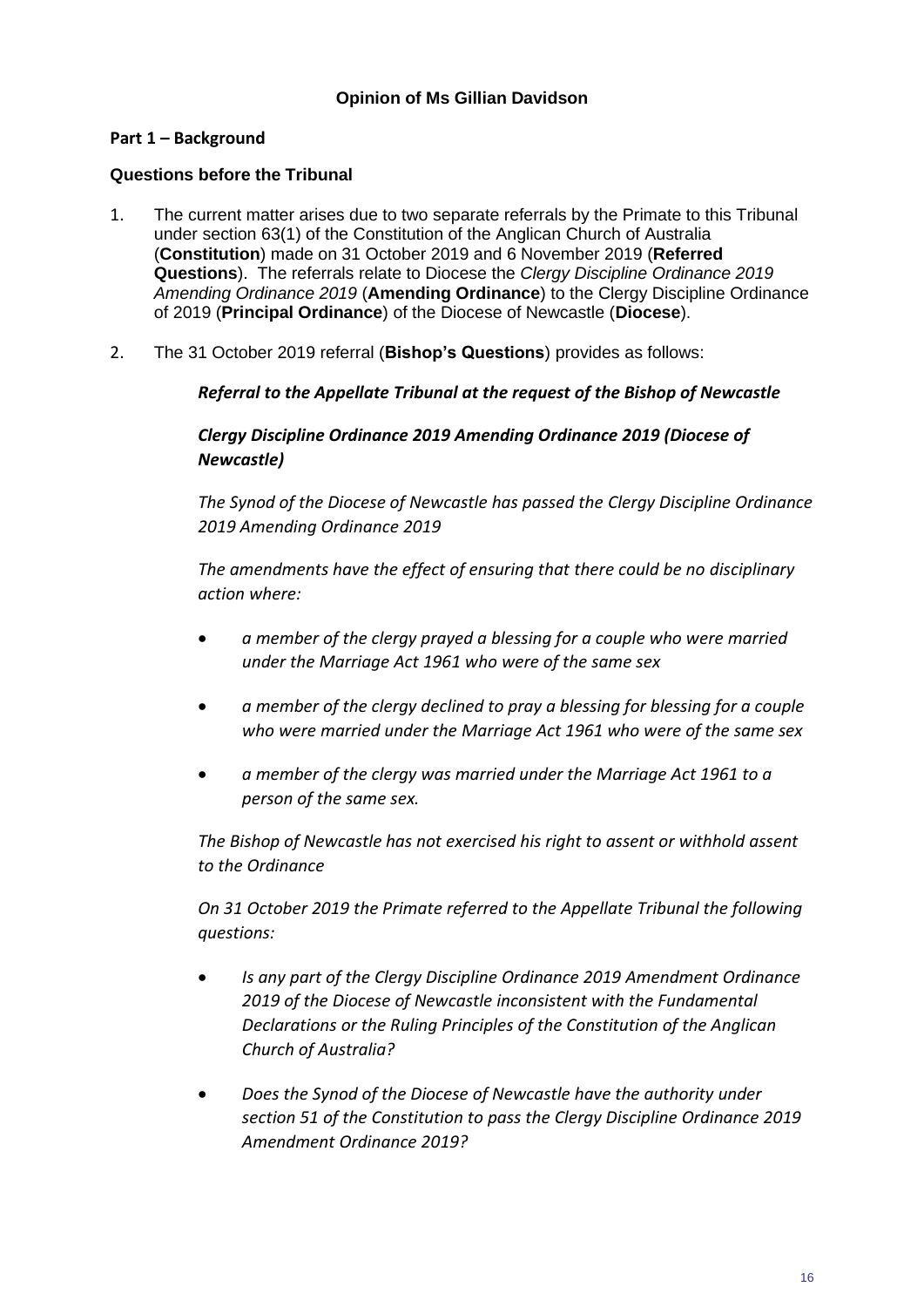- *Where an Ordinance is passed by a Synod of a Diocese in the Province of New South Wales and referred to the Appellate Tribunal prior to the Bishop giving her/his assent in accordance with Constitution 5(c) of the Schedule of the Anglican Church of Australia Constitution Act 1902, may the Bishop give assent to the Ordinance on receiving the opinion of the Appellate Tribunal or is the Synod required to pass the ordinance again?*
- 3. The 6 November 2019 referral (**General Synod Members' Questions**) provides as follows:

*Referral to the Appellate Tribunal at the request of 25 Members of General Synod*

*Clergy Discipline Ordinance 2019 Amending Ordinance 2019 (Diocese of Newcastle)*

*The Synod of the Diocese of Newcastle has passed the Clergy Discipline Ordinance 2019 Amending Ordinance 2019*

*The amendments have the effect of ensuring that there could be no disciplinary action where:*

- *a member of the clergy prayed a blessing for a couple who were married under the Marriage Act 1961 who were of the same sex*
- *a member of the clergy declined to pray a blessing for blessing for a couple who were married under the Marriage Act 1961 who were of the same sex*
- *a member of the clergy was married under the Marriage Act 1961to a person of the same sex.*

*The Bishop of Newcastle has not exercised his right to assent or withhold assent to the Ordinance.*

*On 6 November 2019 the Primate referred to the Appellate Tribunal the following questions at the request of 25 members of the General Synod:*

## *GIVEN THAT*

*A. At the next ordinary session of the Synod of the Diocese of Newcastle in October 2019 there is a proposal to pass the Clergy Discipline Ordinance of 1966 Amending Ordinance 2019 (the "Ordinance").*

*B. Section 54(2) of the Constitution of the Anglican Church of Australia (the "Constitution") provides that a diocesan tribunal shall in respect of a person licensed by the bishop of the diocese, or any other person in holy orders resident in the diocese, have jurisdiction to hear and determine charges of breaches of faith, ritual, ceremonial or discipline and of such offences as may be specified by any canon, ordinance or rule.*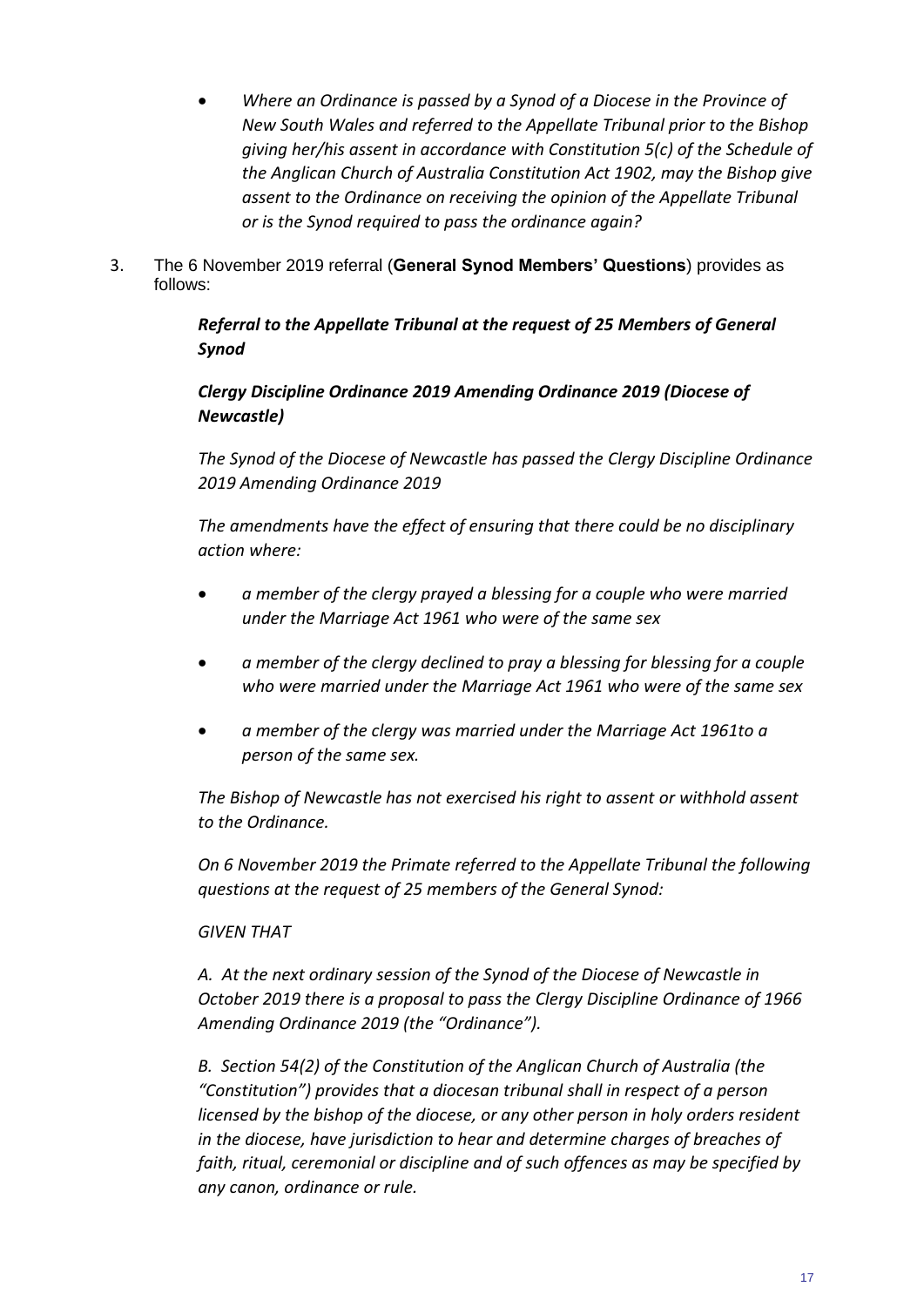*C. Section 54(2A) of the Constitution provides that a diocesan tribunal shall also have and shall always be deemed to have had jurisdiction to hear a charge relating to an offence of unchastity or an offence involving sexual misconduct in respect of a member of clergy if the act of the member of clergy which gave rise to the charge occurred in the diocese or the member of clergy was licensed by the bishop of the diocese or was resident in the diocese within two years before the charge was laid.*

*D. Section 54(3) of the Constitution provides that a person appointed by the bishop of a diocese or any five adult communicant members of the Church resident in the diocese may promote a charge against a person licensed by the bishop of the diocese or against any other person in holy orders resident in the diocese in respect of a breach of faith, ritual or ceremonial either before the diocesan tribunal or before the provincial tribunal in its original jurisdiction. Provided that if a charge be preferred against an incumbent of a parish with reference to an offence alleged to have been committed within that parish the aforesaid communicants shall be bona fide parishioners of that parish.*

*E. The further proviso under section 54(3) of the Constitution requires that before any charge relating to faith ritual or ceremonial be heard by the tribunal it shall be referred to a board of enquiry appointed by ordinance of the diocesan synod and may proceed to a hearing if the said board allows it as a charge proper to be heard.*

*THE FOLLOWING QUESTIONS arising under the Constitution are referred to the Appellate Tribunal.*

*1. If the Ordinance comes into effect, will the amendment made by clause 3 of the Ordinance prevent the Diocesan Tribunal of the Diocese of Newcastle (the "Diocesan Tribunal") from hearing and determining under section 54(2) of the Constitution a charge of breach of faith or discipline in respect of a person licensed by the Bishop of the Diocese of Newcastle (the "Bishop"), or any other person in holy orders resident in the Diocese of Newcastle (the "Diocese"), where the act giving rise to the charge relates to such a person marrying or being married to another person of the same sex?*

*2. If the Ordinance comes into effect, will the amendment made by clause 3 of the Ordinance prevent the Diocesan Tribunal from hearing a charge under section 54(2A) of the Constitution relating to an offence of unchastity or an offence involving sexual misconduct against a member of clergy where the act of the member of clergy which gave rise to the charge relates to the member of clergy marrying or being married to a person of the same sex, in circumstances where the act occurred in the Diocese or the member of clergy was licensed by the Bishop or was resident in the Diocese within two years before the charge was laid?*

*3. If the Ordinance comes into effect, will the amendment made by clause 3 of the Ordinance prevent the Bishop or any five adult communicant members of this*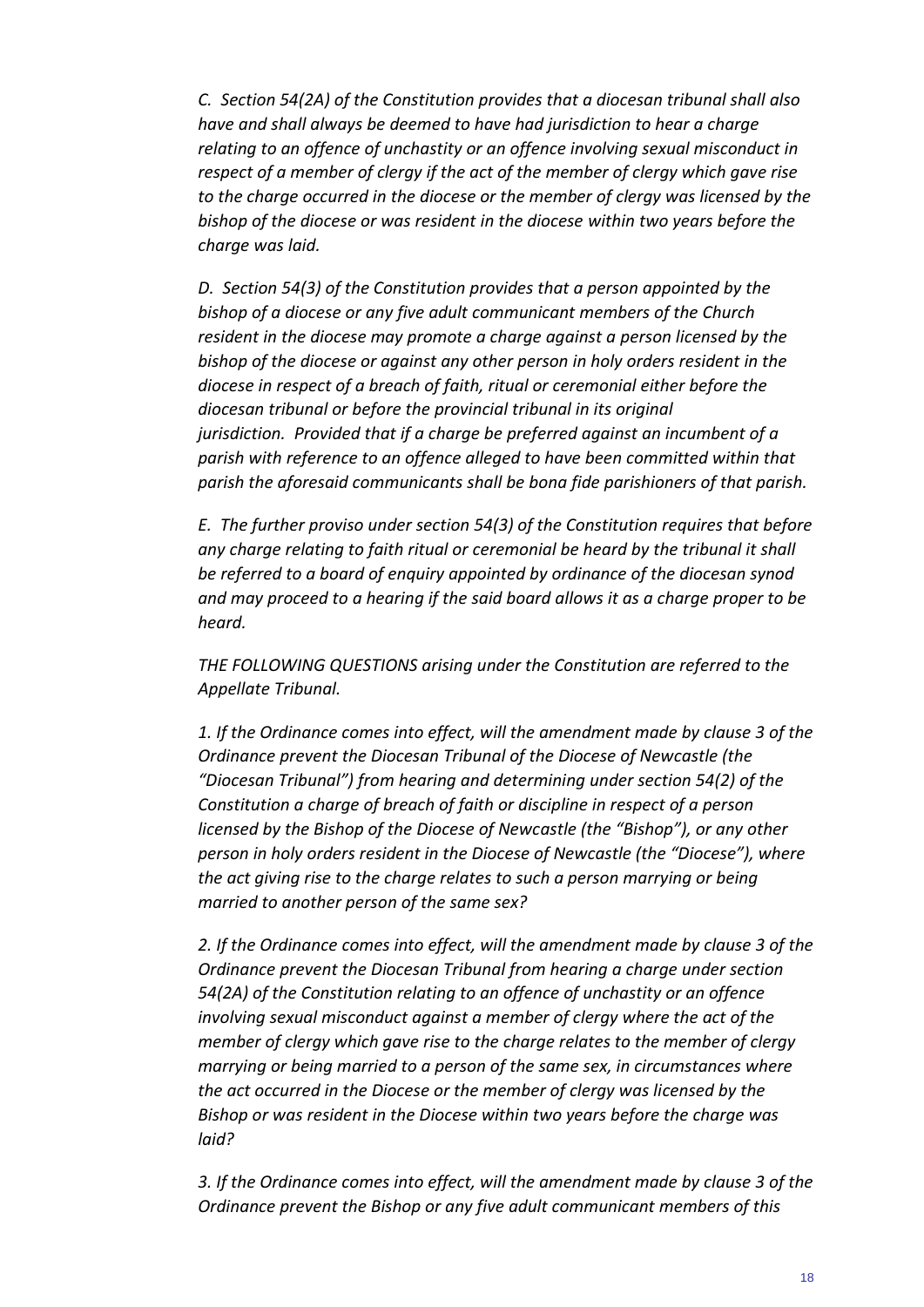*Church resident within the Diocese promoting a charge to the Diocesan Tribunal under section 54(3) of the Constitution against a person licensed by the Bishop or against any other person in holy orders resident in the Diocese alleging a breach of faith, ritual or ceremonial by such a person because that person has participated in a service in which they have pronounced the blessing of a marriage solemnised in accordance with the Marriage Act 1961 in which the persons being married are of the same sex (assuming the first proviso in section 54(3) has been fulfilled)?*

*4. If the Ordinance comes into effect, will the amendment made by clause 3 of the Ordinance prevent the Bishop or any five adult communicant members of this Church resident within the Diocese promoting a charge to the Provincial Tribunal in its original jurisdiction under section 54(3) of the Constitution against a person licensed by the Bishop or against any other person in holy orders resident in the Diocese alleging a breach of faith, ritual or ceremonial by such a person because that person has participated in a service in which they have pronounced the blessing of a marriage solemnised in accordance with the Marriage Act 1961 in which the persons being married are of the same sex (and assuming the first proviso in section 54(3) has been fulfilled)?*

*5. If the Ordinance comes into effect, will the amendment made by clause 3 of the Ordinance prevent a board of enquiry, appointed by ordinance of the Synod of the Diocese and in exercise of its function under the second proviso in section 54(3) of the Constitution, from allowing a charge relating to a breach of faith, ritual or ceremonial arising from an act mentioned in 1, 2, 3 or 4 above proceeding to be heard by the Diocesan Tribunal or the Provincial Tribunal in its original jurisdiction as a charge proper to be heard?*

- 4. The Tribunal determined to consider both referrals concurrently.
- 5. The jurisdiction of the Tribunal under section 63(1) of the Constitution extends to any question which is properly referred to the Tribunal and which "arises under this Constitution". I see no reason to consider that any of the current Referred Questions are not questions which arise under the Constitution.
- 6. The referral of these questions to this Tribunal coincides with the referral of questions to this Tribunal made on 5 September and 21 October 2019 in relation to the Diocese of Wangaratta's Blessing of Persons Married According to the Marriage Act 1961 Regulations 2019 (**Wangaratta Regulations**) which includes a form of service for the blessing of civil union other than between one man and one woman (**Wangaratta**  References).<sup>1</sup> There, the question was also raised as to whether the Wangaratta Regulations are consistent with the Fundamental Declarations and the Ruling Principles in the Constitution.
- 7. Finally, I note that the Bishop of the Diocese did not assent to the ordinance within the 30 days as provided for by the 1902 Act and therefore the Amending Ordinance has already lapsed and has no effect. This is discussed further at paragraph [67](#page-31-0) below.

#### **Constitutional framework**

<sup>1</sup> Refe[r https://anglican.org.au/governance/tribunals/appellate-tribunal-current-matters/appellate-tribunal-reference1/](https://anglican.org.au/governance/tribunals/appellate-tribunal-current-matters/appellate-tribunal-reference1/) and [https://anglican.org.au/governance/tribunals/appellate-tribunal-current-matters/reference-21-october-2019/.](https://anglican.org.au/governance/tribunals/appellate-tribunal-current-matters/reference-21-october-2019/)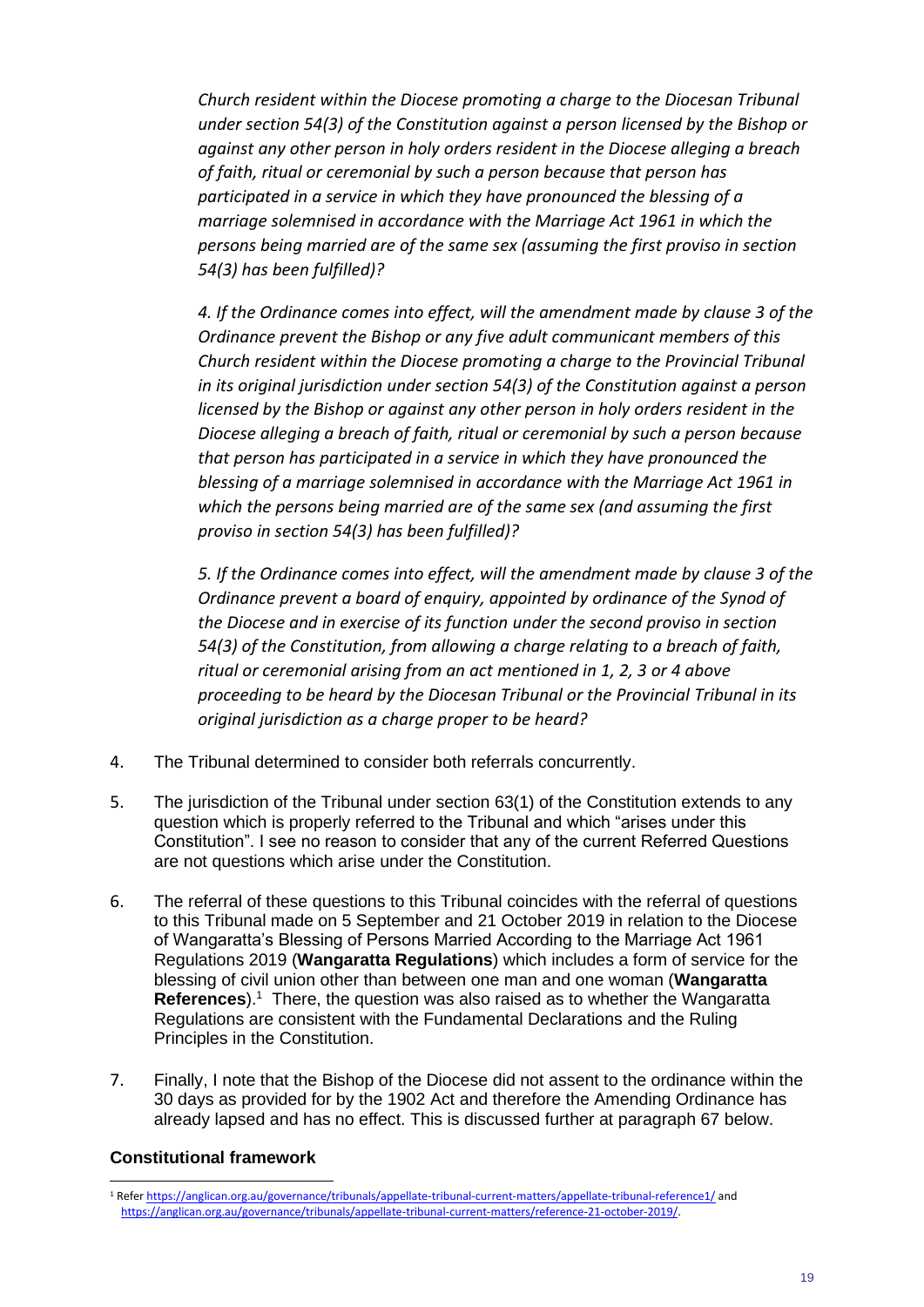- 8. The Fundamental Declarations are set out in Chapter I of the Constitution as follows:
	- *1. The Anglican Church of Australia,being a part of the One Holy Catholic and Apostolic Church of Christ, holds the Christian Faith as professed by the Church of Christ from primitive times and in particular as set forth in the creeds known as the Nicene Creed and the Apostles' Creed.*
	- *2. This Church receives all the canonical scriptures of the Old and New Testaments as being the ultimate rule and standard of faith given by inspiration of God and containing all things necessary for salvation.*
	- *3. This Church will ever obey the commands of Christ, teach His doctrine, administer His sacraments of Holy Baptism and Holy Communion, follow and uphold His discipline and preserve the three orders of bishops, priests and deacons in the sacred ministry.*
- 9. The Ruling Principles are set out in Chapter II of the Constitution and provide, relevantly, as follows:
	- *4. This Church, being derived from the Church of England, retains and approves the doctrine and principles of the Church of England embodied in the Book of Common Prayer together with the Form and Manner of Making Ordaining and Consecrating of Bishops, Priests and Deacons and in the Articles of Religion sometimes called the Thirty-nine Articles but has plenary authority at its own discretion to make statements as to the faith ritual ceremonial or discipline of this Church and to order its forms of worship and rules of discipline and to alter or revise such statements, forms and rules, provided that all such statements, forms, rules or alteration or revision thereof are consistent with the Fundamental Declarations contained herein and are made as prescribed by this Constitution. Provided, and it is hereby further declared, that the above-named Book of Common Prayer, together with the Thirty-nine Articles, be regarded as the authorised standard of worship and doctrine in this Church, and no alteration in or permitted variations from the services or Articles therein contained shall contravene any principle of doctrine or worship laid down in such standard….*
	- *5. Subject to the Fundamental Declarations and the provisions of this chapter this Church has plenary authority and power to make canons, ordinances and rules for the order and good government of the Church, and to administer the affairs thereof. Such authority and power may be exercised by the several synods and tribunals in accordance with the provisions of this Constitution.*
	- *6. This Church will remain and be in communion with the Church of England in England and with churches in communion therewith so long as communion is consistent with the Fundamental Declarations contained in this Constitution.*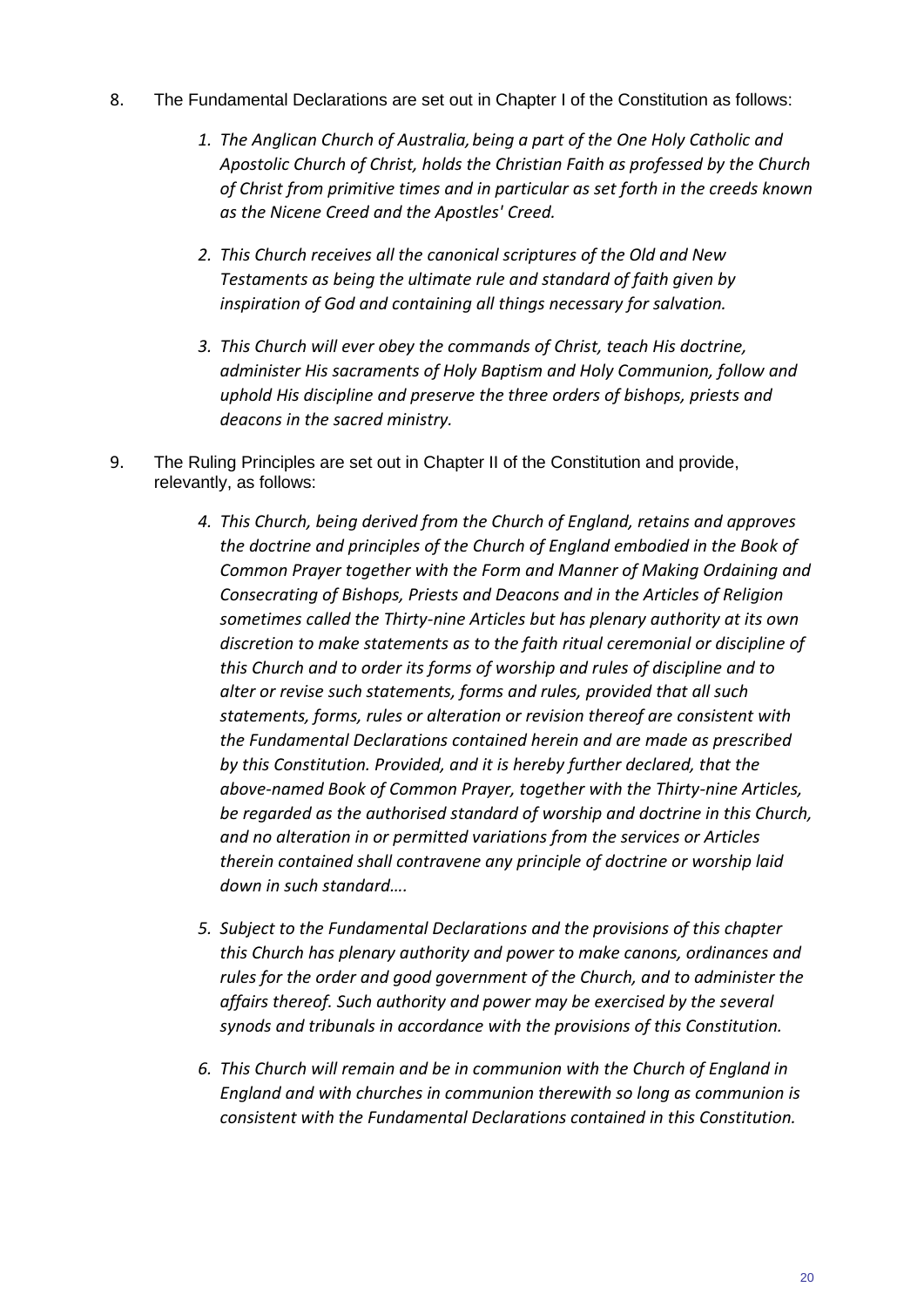10. The Constitution is binding on the Diocese by operation of the *Anglican Church of Australia Constitution Act 1961* (NSW) (**1961 Act**). Section 2 of the 1961 Act provides as follows:

> *The several articles and provisions of the Constitution contained in the Schedule to this Act (hereinafter called the Constitution) and any canons and rules to be made under or by virtue or in pursuance thereof are and as provided in the Constitution shall be for all purposes connected with or in any way relating to the property of the Church of England in Australia binding on the Bishops, clergy and laity being members of the Church of England in Australia in the several Dioceses of the Church of England within the State of New South Wales.*

11. The words of this provision are very similar to that of section 4 of the *Anglican Church of Australia Constitution Act 1902* (NSW) (**1902 Act**), which provides:

> *The several articles and provisions of the constitutions contained in the Schedule to this Act, and any ordinances and rules to be made under or by virtue or in pursuance thereof, are and shall be for all purposes connected with or in any way relating to the property of the Church of England within the State of New South Wales binding upon the members of the said Church.*

12. The operation of the 1902 Act has been restricted by section 4 of the 1961 Act which provides that any provision of the 1902 Act:

> *which is inconsistent with the provisions of [the 1961 Act] and the Constitution shall to the extent of such inconsistency be inoperative in the several Dioceses of the Church of England within New South Wales.*

<span id="page-21-0"></span>13. Section 51 of the Constitution clarifies that legislative powers of all dioceses are subject to the Constitution:

> *Subject to this Constitution a diocesan synod may make ordinances for the order and good government of this Church within the diocese, in accordance with the powers in that behalf conferred upon it by the constitution of such diocese.*

<span id="page-21-1"></span>14. The Tribunal in its 1989 Report confirmed that section 51 did not constitute a grant of power to diocesan synods:

> *The Tribunal has reached the view that s 51 should not be interpreted as a general grant of legislative power to diocesan synods. The limiting words with which the section concludes argue against that construction. Section 51 simply spells out one of the implications in s 5 with respect to the distribution of powers within the Church under what might be called a "federal" scheme. It also makes it plain that diocesan legislation must conform with such overriding constraints as the Fundamental Declarations….*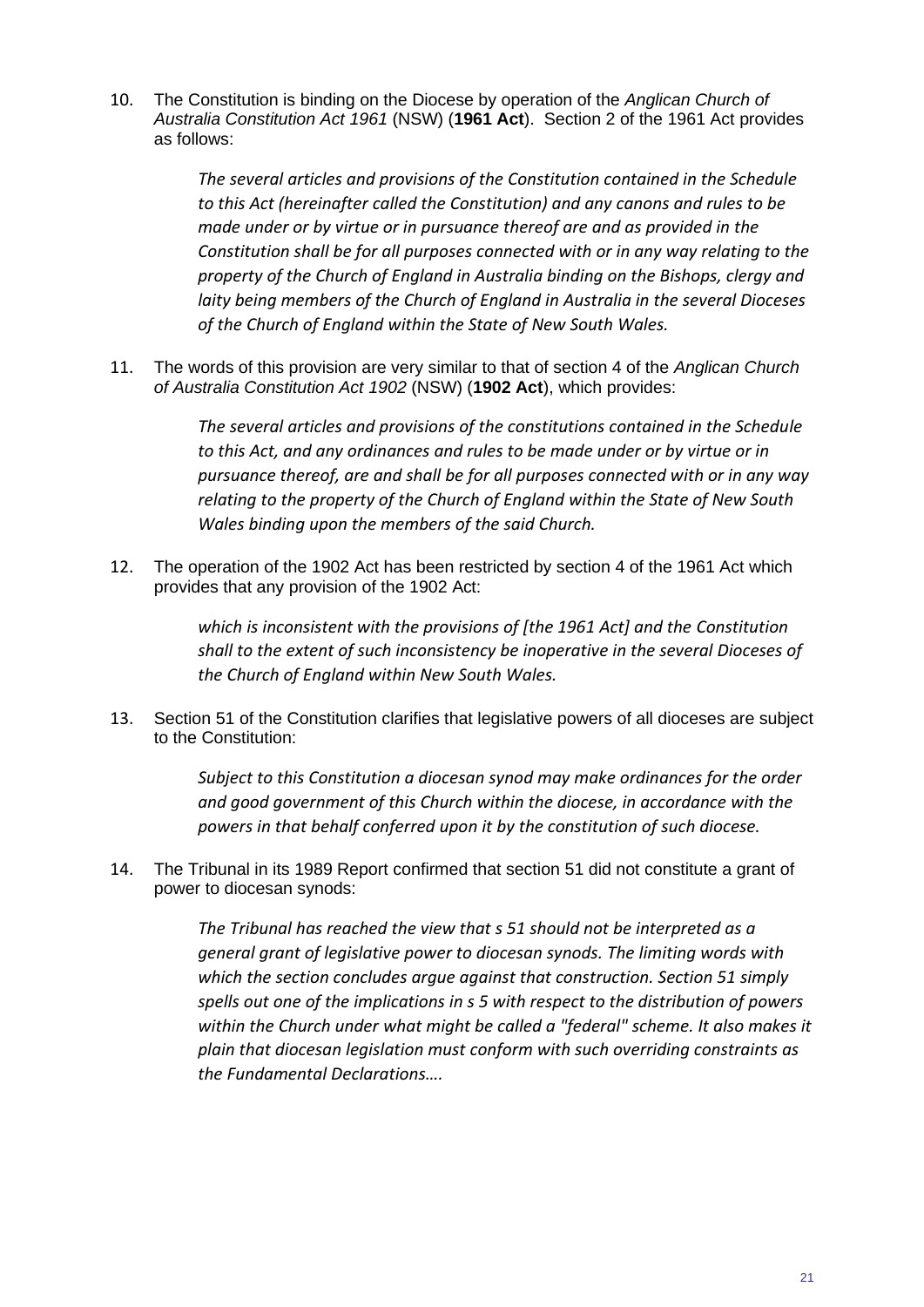*s 51 is certainly not to be interpreted as a general authority for a diocesan synod to make ordinances for the order and good government of the Church within the diocese. The concluding words of the section are too strong for that.<sup>2</sup>*

### **Place of Tribunals under the Constitution**

15. As part of the 1961 Constitution , a new discipline regime of tribunals and their jurisdiction was put in place by 'Chapter IX-The Tribunals' of the Constitution. The place and role of diocesan tribunals is defined in section 54 of the Constitution, as follows:

> <span id="page-22-0"></span>*There shall be a diocesan tribunal of each diocese, the Special Tribunal and the Appellate Tribunal, and there may be a provincial tribunal of any province….*

- *(2) A diocesan tribunal shall in respect of a person licensed by the bishop of the diocese, or any other person in holy orders resident in the diocese, have jurisdiction to hear and determine charges of breaches of faith ritual ceremonial or discipline and of such offences as may be specified by any canon ordinance or rule.*
- *(2A) A diocesan tribunal shall also have and always be deemed to have had jurisdiction to hear a charge relating to an offence of unchastity, an offence involving sexual misconduct or an offence relating to a conviction for a criminal offence that is punishable by imprisonment for twelve months or upwards in respect of a member of clergy if:-*
	- *(a) the act of the member of clergy which gave rise to the charge occurred in the diocese;*
	- *(b) the member of clergy was licensed by the bishop of the diocese or was resident in the diocese within two years before the charge was laid; or*
	- *(c) the member of clergy is in prison as a convicted person at the time the charge was laid, but within two years before such imprisonment was licensed by the bishop of the diocese or was ordinarily resident therein.*
- 16. Sub-sections 54(4) and 55(2) of the Constitution provide for appeals to be made from the diocesan tribunal to this Tribunal or the provincial tribunal (respectively).

#### **Part 2 – Preliminary issues**

17. I have had the advantage of considering the draft opinion that has been prepared, reviewed and discussed by the majority of this Tribunal. I do not agree with the reasoning of the majority and determined that my best response to the opinion of the

<sup>&</sup>lt;sup>2</sup> Report and Opinion of Tribunal on the "Ordination of Women to the Office of Priest Act 1988" of the Synod or the Diocese of Melbourne, dated 2 November 1989, pages 28-29.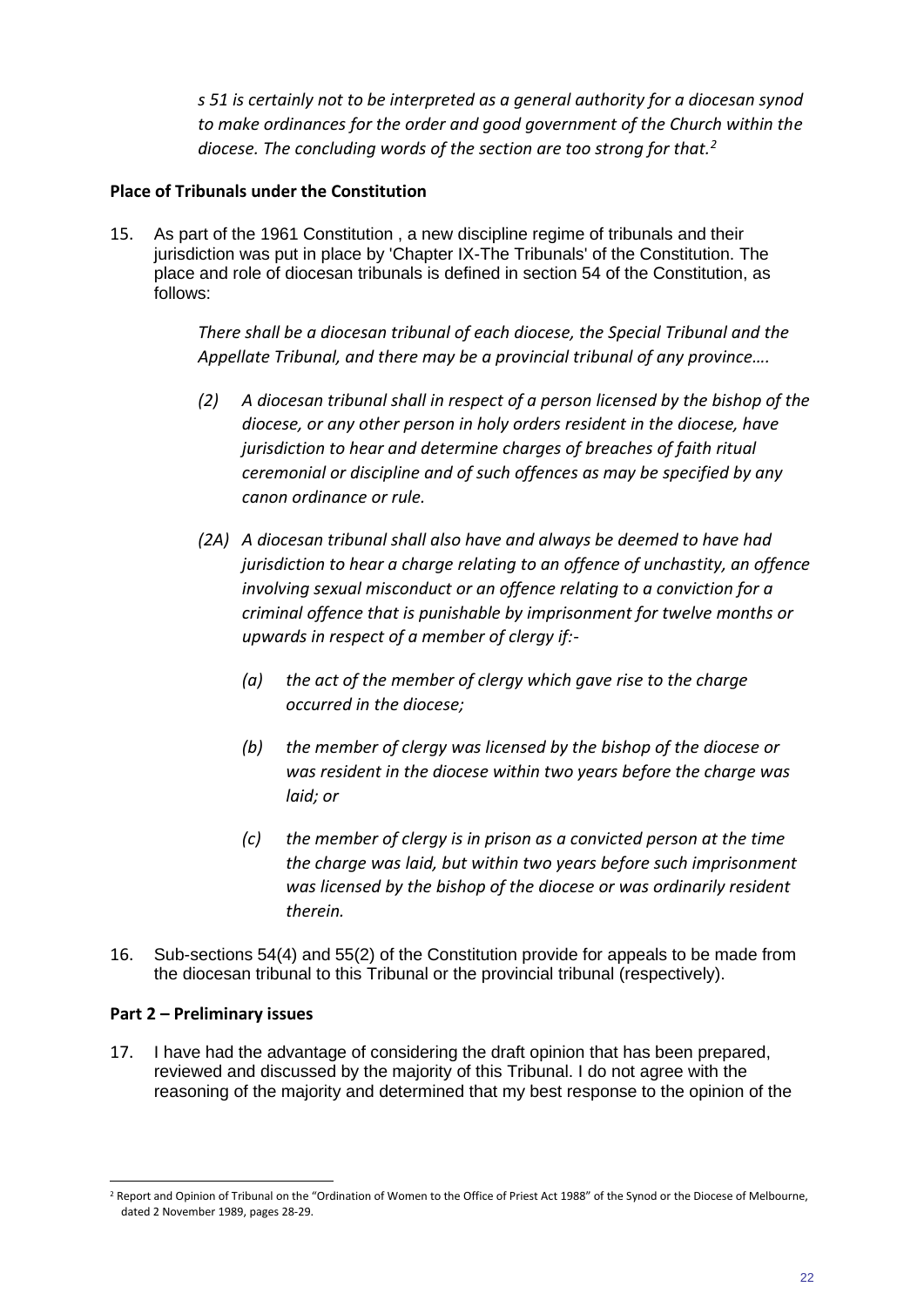majority are the reasons contained in this separate opinion. I have also considered the many submissions made to this Tribunal in relation to the Referred Questions.

- 18. Similarly to my separate opinion in the matter of the Wangaratta References, I know that this separate opinion will cause unease and pain to some, particularly to those who have felt saddened, denied or malnourished by their experience of the church. I lament any pain in the same way I lament having to break the news of a hard or difficult truth to someone I love. And I also want to repeat here that in coming to the conclusions that I have in these reasons I am mindful that God is a merciful God who delights to bless his people graciously and faithfully and any decisions or opinions of this Tribunal will not alter that fact.
- 19. The comments I have made in paragraphs 38 178 of my opinion in relation to the Wangaratta References about the following matters are important and relevant also to this opinion:
	- a. the place of the Constitution;
	- b. the Fundamental Declarations, including the place of the Holy Scriptures as the "ultimate rule and standard of faith" and the basis for our doctrine of the Church regarding marriage, the impermissibility of same sex practice, and the risk to salvation of persistence in sexual immorality; and
	- c. the Ruling Principles, including the principle that the Church's practice and worship should be consistent and coherent, in furtherance of the good order of the Church.

### **Part 3 – Bishop's Questions**

#### **Is any part of the Amending Ordinance inconsistent with the Fundamental Declarations or the Ruling Principles of the Constitution?**

- 20. The answer to this question is "Yes", for the reasons set out below.
- 21. This question echoes the proviso to the plenary authority of the Church to make laws which is set out in section 4 of the Constitution:

*This Church has plenary authority at its own discretion to make statements as to the … discipline of this Church and to order its … rules of discipline and to alter or revise such statements, forms and rules, provided that all such statements, forms, rules or alteration or revision thereof are consistent with the Fundamental Declarations contained herein and are made as prescribed by this Constitution. (emphasis added)*

22. The proviso is confirmed in section 5 of the Constitution:

*Subject to the Fundamental Declarations and the provisions of this chapter this Church has plenary authority and power to make canons, ordinances and rules for the order and good government of the Church, and to administer the affairs thereof. Such authority and power may be exercised by the several synods and tribunals in accordance with the provisions of this Constitution. (emphasis added)*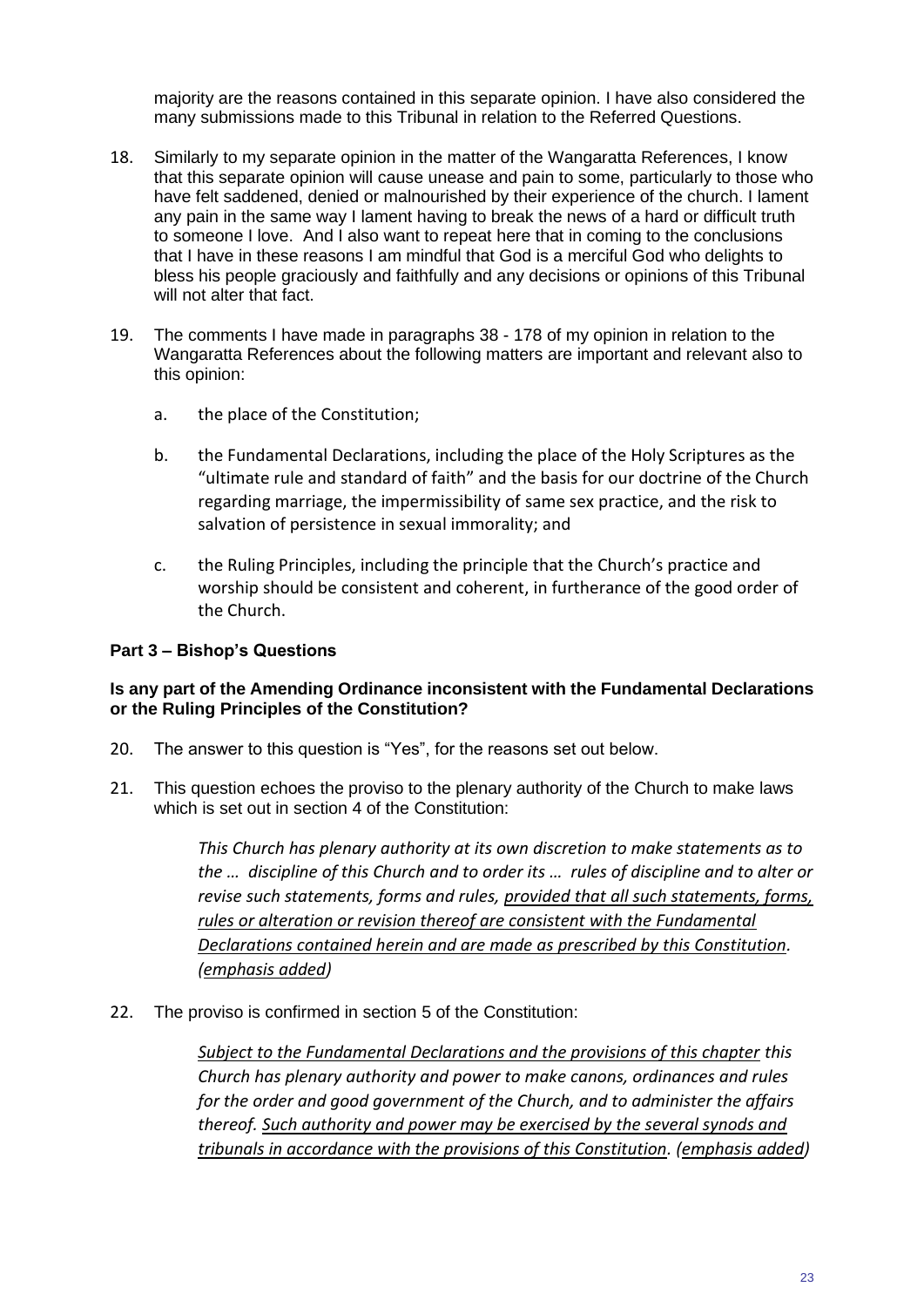<span id="page-24-0"></span>23. Relevantly as regards the Amending Ordinance, the Fundamental Declarations declare that the Anglican Church of Australia :

> *holds the Christian Faith as professed by the Church of Christ from primitive times …. (Section 1)*

*receives all the canonical scriptures of the Old and New Testaments as being the ultimate rule and standard of faith given by inspiration of God and containing all things necessary for salvation.... (Section 2)*

*will ever obey the commands of Christ, teach His doctrine, administer His sacraments of Holy Baptism and Holy Communion, follow and uphold His discipline and preserve the three orders of bishops, priests and deacons in the sacred ministry. (Section 3).*

- 24. The question is therefore whether the Amending Ordinance is consistent with the Fundamental Declarations. In this regard, it is settled that the current teaching of this Church (including the Diocese) is that marriage is expressly confined to marriage between a man and a woman.
- 25. This position was affirmed in the most recent General Synod in 2017, in a motion passed which notes with regret that in amending its Canon on Marriage to change the definition of marriage, the Scottish Episcopal Church had taken a step that is contrary to the doctrine of our Church and the teaching of Christ that, in marriage, "a man will leave his father and mother and be united to his wife, and the two will become one flesh" (Matthew 19:6). $3$
- 26. Subsequently, the Bishops Agreement of 2018 (the **Bishops Agreement**) also affirmed that:

<span id="page-24-1"></span>*[t]he doctrine of this Church is that marriage is a lifelong union between a man and a woman (paragraph 1).<sup>4</sup>*

27. Section 3 of the Constitution states that the Church:

*will ever obey the commands of Christ, teach His doctrine, administer His sacraments of Holy Baptism and Holy Communion, follow and uphold His discipline. (emphasis added)*

28. Section 2 of the Principal Ordinance states:

*The Offences Canon of General Synod as approved by the General Synod in the period 1966 – 2017 is adopted as the Offences Canon for the Diocese together with such other amendments to that Canon as are adopted by Ordinance.* 

<sup>3</sup> General Synod 2017, Minutes of Day 4, Item 14, page 13.

<sup>4</sup> As reported by The Melbourne Anglican, "Bishops' pledge on SSM rite" on 5 May 2018, pages 1 -2.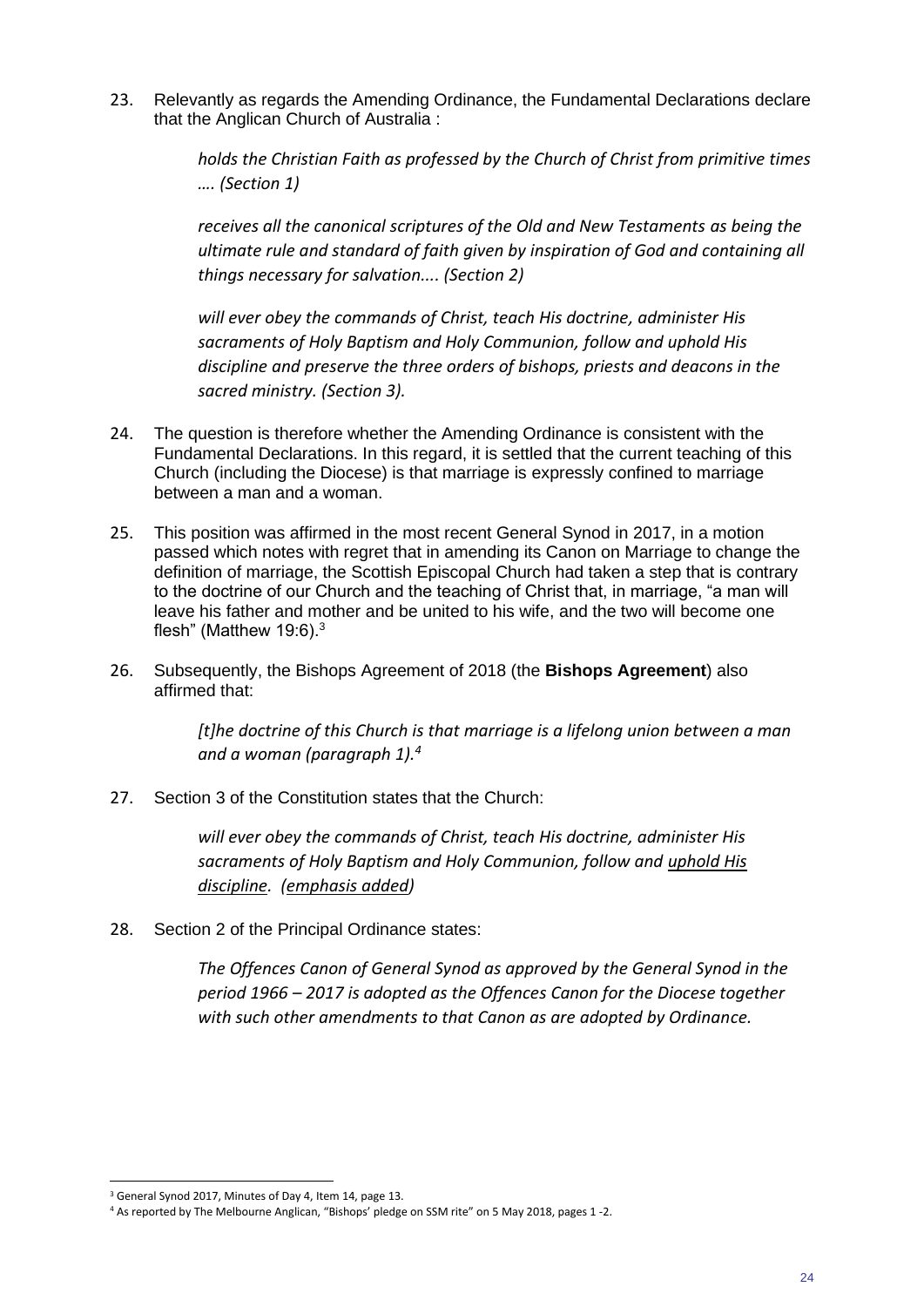- 29. The Principal Ordinance has two functions:
	- a. First, it is the ordinance by which the Diocese adopted the *Offences Canon 1962* (**Offences Canon**) and accepts the offences as set out in that canon. All dioceses of the Church have adopted the Offences Canon.
	- b. Secondly, it establishes a framework at the Diocesan level for complaints in relation to ecclesiastical and other offences which are defined under the Offences Canon and the trial of clergy by the Diocesan Tribunal for such offences. In effect it enacts the mechanisms for the operation of what is provided for under Chapter IX of the Constitution.
- <span id="page-25-0"></span>30. The Amending Ordinance purports to nullify an important disciplinary process that has been introduced by this Church and adopted by the Diocese through the Principal Ordinance:
	- a. The Amending Ordinance accepts that it would be an offence, a breach or misconduct for a member of clergy in the Diocese to participate in a services in which they pronounce a blessing on a couple who are of the same sex or to be married to a person of the same sex.
	- b. But the Amending Ordinance provides that no such offence, breach or misconduct "shall be referred to the Diocesan Tribunal and it shall not be proper for a Diocesan Tribunal to hear a charge which alleges [such] an offence, breach or misconduct (new subclause 7(3) to be inserted into the Principal Ordinance) and further that such offence, breach or misconduct "shall not be considered an 'offence'" under the Principal Ordinance.
- 31. By nullifying the disciplinary process for an offence, breach or misconduct, the effect of the Amending Ordinance is to take away the very mechanism by which clergy discipline is to be upheld in respect of those matters, in the broad sense, contained in the Fundamental Declarations – see extracted in [23](#page-24-0) above.
- <span id="page-25-1"></span>32. The Amending Ordinance also restricts the operation of the grant of jurisdiction provided under section 54(2) of the Constitution (set out in [15](#page-22-0) above). That provision provides that a diocesan tribunal is to:

*hear and determine charges of breaches of faith ritual ceremonial or discipline and of such offences as may be specified by any canon ordinance or rule.* 

- 33. Section 54, as part of Chapter IX of the Constitution, creates a uniform framework for discipline throughout the Australian Church. This framework was extended and implemented by the adoption of the Offences Canon by all dioceses.
- 34. While section 30(d) of the Constitution permits a diocese to exclude a canon of General Synod which has been previously adopted by that diocese, the Amending Ordinance does not purport to do so. Indeed, to attempt to undermine the operation of the Offences Canon cannot be for the good order and government for the Church in that diocese (nor the National Church).
- <span id="page-25-2"></span>35. Further, the effect of the Amending Ordinance is to modify the grant of jurisdiction given by Chapter IX of the Constitution. It cannot be reasonable that a diocese could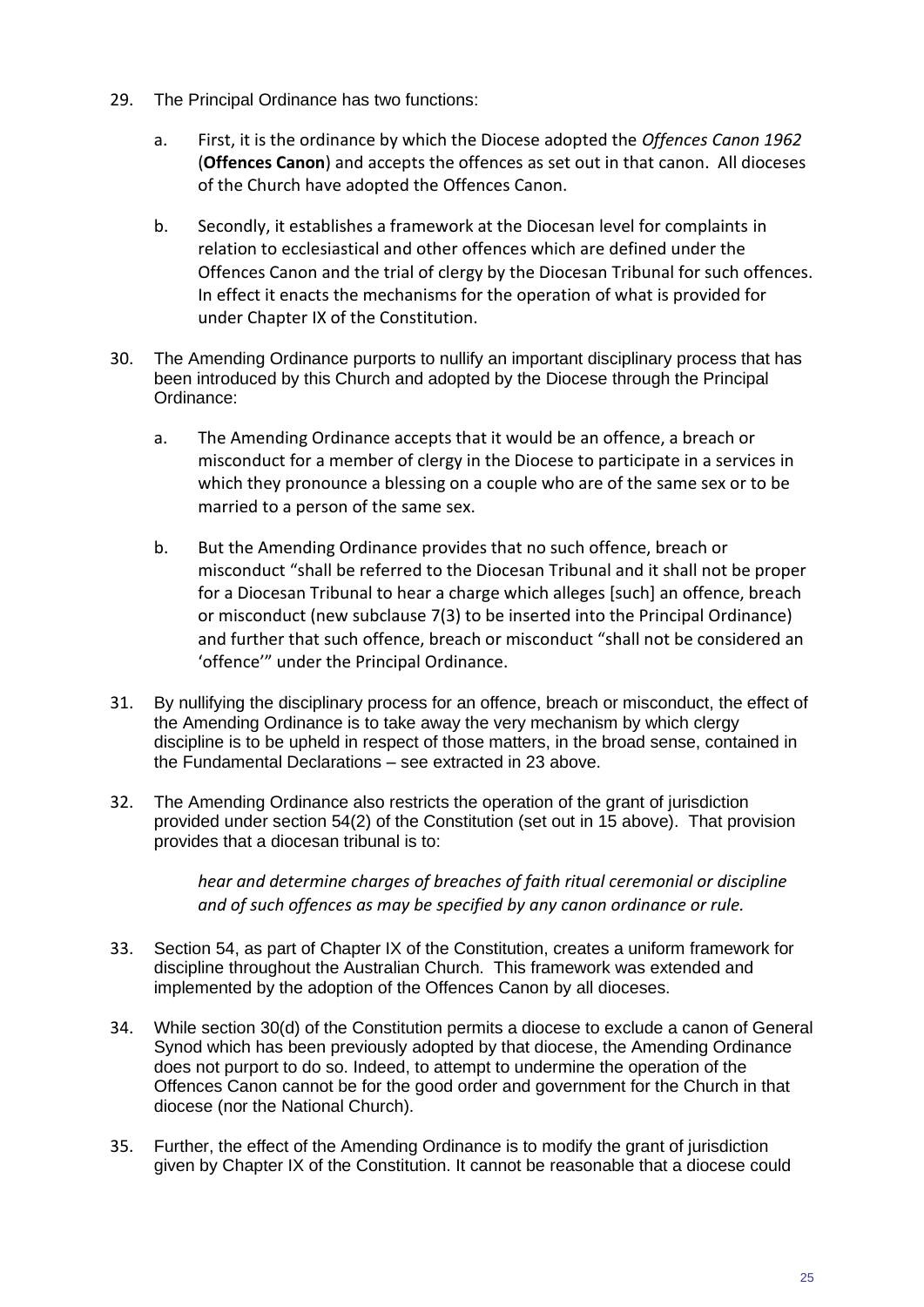validly do so. If there is to be any restriction, it is properly the role of General Synod to provide for amendment to the Constitution .

### **Inconsistent legislation**

- 36. The Amending Ordinance would create an inconsistency as between the laws of the Diocese and those of the Church.
- 37. The relevant test when considering if there is unacceptable inconsistency between the laws of the Commonwealth of Australia and that of States is that of Justice Dixon in *Victoria v Commonwealth* (1937) 58 CLR 618. I consider that this test should be applied to the current circumstances.
- 38. There are two limbs to Justice Dixon's test, the second elaborating on the first:
	- a. when a State law, if valid, would alter, impair or detract from the operation of a law of the Commonwealth Parliament, then to that extent it is invalid; and
	- b. if it appears from the terms, the nature of the subject matter of a Federal enactment that it was intended as a complete statement of the law governing a particular matter or set of rights and duties, then for a State law to regulate or apply to the same matter or relation is regarded as a detraction from the full operation of the Commonwealth law and so as inconsistent.<sup>5</sup>
- 39. The Amending Ordinance would alter, impair and detract from the operation of the Offences Canon as it has been adopted by the Diocese for the reasons I have given above (see [30](#page-25-0) - [32](#page-25-1) above).
- 40. By effectively removing the ability of the Diocesan Tribunal to hear any complaints of such offences, it would remove the ability of this Tribunal or the provincial tribunal to hear and determine an appeal from any determination of the diocesan tribunal (section 54(4) and 55(2) of the Constitution).
- 41. The Amending Ordinance would lead to an inconsistency in how such offences would be heard and dealt within this Church as a whole, impairing and detracting from a key canon of this Church, the Offences Canon, by creating differences as between:
	- a. first, what would constitute offences of clergy in the Diocese (those licensed by the Bishop or is in holy orders resident in the diocese) (sections 1 and 2 of the Offences Canon) which are the be heard by the Diocesan Tribunal or a Provincial Tribunal in its original jurisdiction and
	- b. secondly, offences of bishops in the Diocese (those who are members of the House of Bishops or assistant to the Primate) (section 3 of the Offences Canon) which are to be heard by the Special Tribunal.
- 42. Within this Church, the proposed Amending Ordinance would also be contradictory to the Bishops Agreement in which it was stated that:

*If we as a Church are to change this doctrine to permit same-sex marriage, the appropriate mechanism is through the framework of the Constitution and Canons* 

<sup>5</sup> *Victoria v Commonwealth* (1937) 58 CLR 618 at 630 (Dixon J).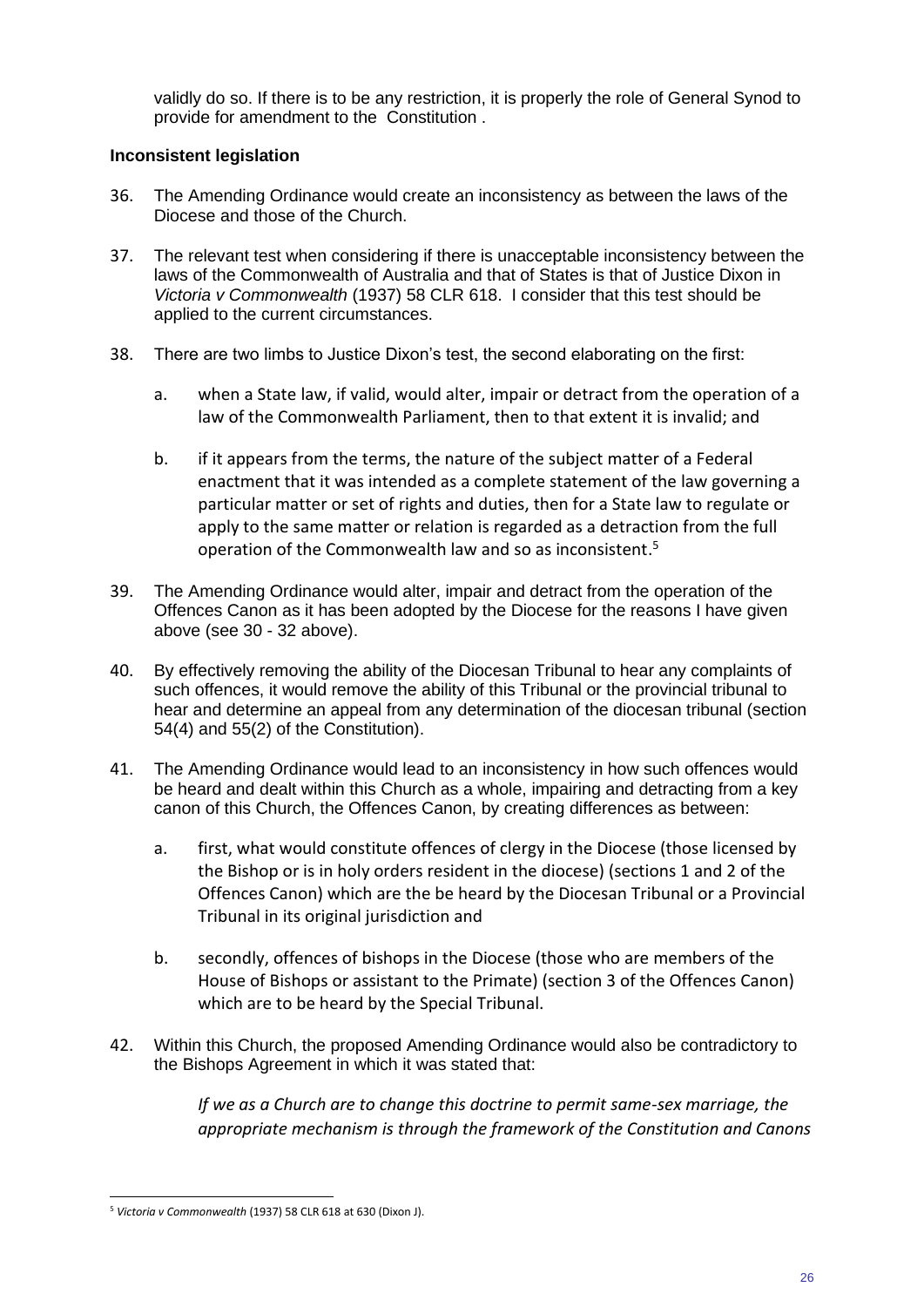*of the Anglican Church of Australia.… The bishops commit to working together to manifest and maintain unity, as we together discern the truth."* 

and:

*The bishops commit to act within the framework of the Constitution and Canons of this Church, and to encourage those under their episcopal oversight to do so.<sup>6</sup>*

43. The Amending Ordinance would not encourage those under the oversight of the Bishop to act within that framework. On the contrary, they would be free to engage in activities which would be an offence or misconduct without sanction and without recourse to the diocesan tribunal which is empowered under the Constitution to "hear and determine charges of breaches of faith ritual ceremonial or discipline and of such offences as may be specified by any canon ordinance or rule." (Section 54(2))

#### **Does the Synod of the Diocese have the authority under section 51 of the Constitution to pass the Amending Ordinance?**

- 44. The answer to this question is "No", for the reasons set out below.
- 45. As discussed above in paragraphs [13](#page-21-0) [14,](#page-21-1) section 51 of the Constitution does not grant plenary power to diocesan synods; rather it limits the powers of a synod under its constituting legislation (relevantly, the 1902 Act):

*Subject to this Constitution a diocesan synod may make ordinances for the order and good government of this Church within the diocese, in accordance with the powers in that behalf conferred upon it by the constitution of such diocese.*

- 46. The Constitution limits the powers of a diocesan synod as detailed below.
- 47. Firstly, the exercise of power must be consistent with the Fundamental Declarations (Sections 4 and 5 of the Constitution). I have provided my reasons for the conclusion that the Amending Ordinance is not consistent with the Fundamental Declarations above.
- 48. Secondly, the exercise of power must not extend to matters which are the exclusive domain of General Synod, as stated in the 2018 Report:

*To the extent that s 26 (and perhaps other provisions) of the Constitution vest exclusive power in the General Synod…, the correlative preclusion of individual diocesan activity could not lawfully be avoided by a single diocese purporting to limit the intrusion to operate "only" within that diocese.<sup>7</sup>*

49. Where General Synod has declared under the Offences Canon that certain conduct amounts to an offence, it is no longer within the legislative power of a diocese which

<sup>6</sup> The Melbourne Anglican, see above footnote [4.](#page-24-1)

<sup>7</sup> Primate's Reference Re Affiliated Churches Ordinance 2005 of the Diocese Of Sydney; Opinion Of The Appellate Tribunal dated 26 November 2018, paragraph 65, page 14.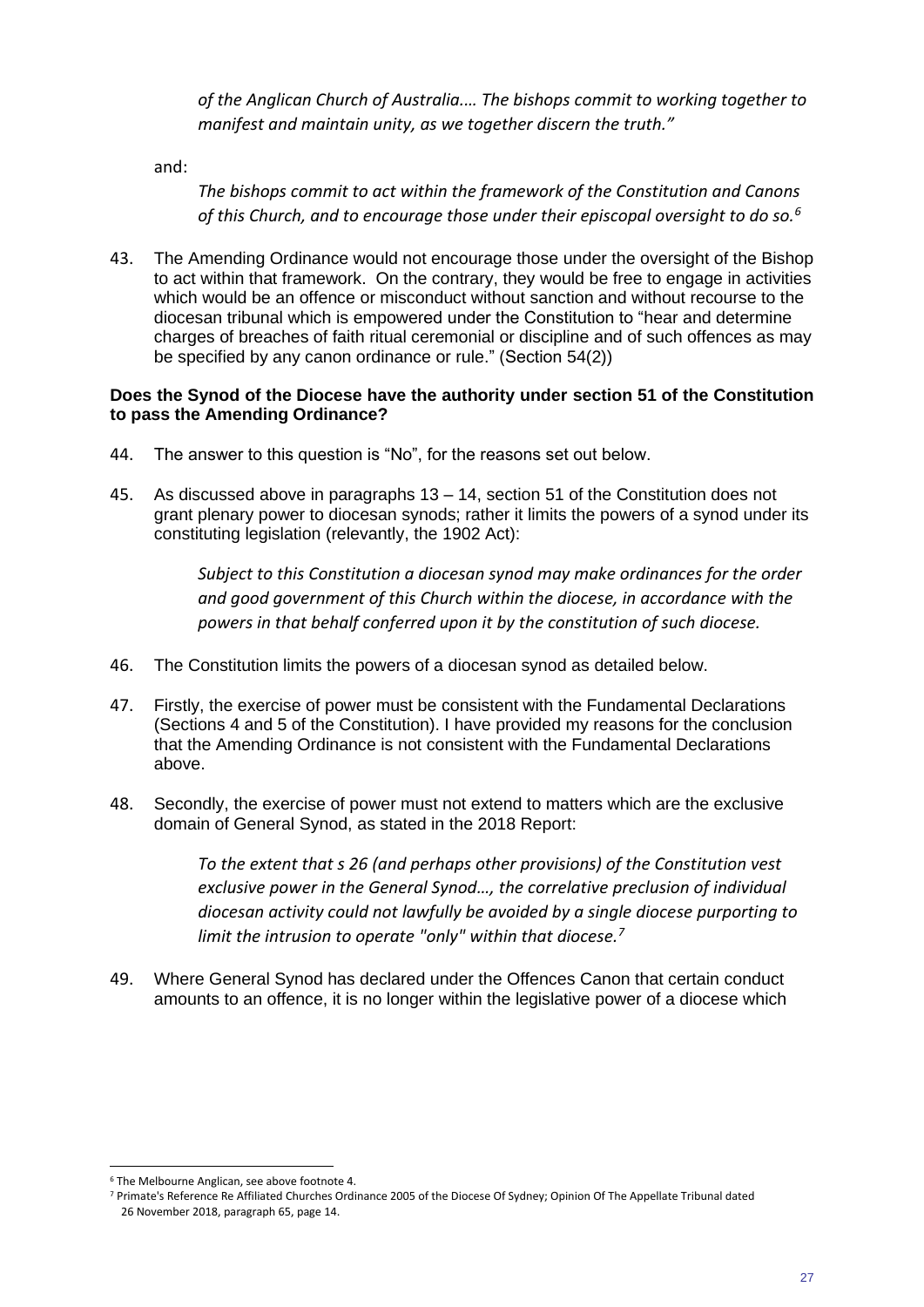has adopted the Offences Canon, to assert that no action may be taken in the diocese to prosecute such offences.

50. Thirdly, the exercise of power must be "for the order and good governance of this Church *within the diocese*" (*emphasis added*), noting *Harrington* & *Ors v Coote* (2013) 119 SASR 152, [2013] SASCFC 154 at 156:

> *A diocese cannot legislate upon matters relating to the order and good government of the Anglican Church as a whole, or the order and good government of the Anglican Church within another diocese.*

- 51. By contrast, the Amending Ordinance allows a person to avoid charges for certain offences committed in other dioceses by relocating residency to the Diocese.
- 52. Fourthly, as section 51 does not extend the powers of a diocesan synod, its powers are constrained by its constituting legislation; in the case of the Diocese, the 1902 Act and the Newcastle Constitution:

*The Synod of [the] Diocese may make ordinances upon and in respect of all matters and things concerning the order and good government of the Church … and the regulation of its affairs within the Diocese, including the management and disposal of all Church property, moneys, and revenues (not diverting any specifically appropriated, or the subject of any specific trust, nor interfering with any vested rights), except in accordance with the provisions of any Act of Parliament, and for the election or appointment of churchwardens and trustees of churches, burial grounds, church lands, and parsonages.<sup>8</sup>*

- 53. Fifthly, the synod's power may only be exercised "for the order and good governance of this Church within the diocese". I have already concluded above in paragraphs [30](#page-25-0) – [35](#page-25-2) that the Amending Ordinance would alter, impair or detract from the operation of the Constitution and a canon of the General Synod and hence is not in furtherance of the order and good governance of this Church.
- 54. Further, the words "order and good governance" (or alternatively "peace, order and good government") are commonly used in legislation granting plenary powers such as constitutions.
- 55. This phrase's first recorded use was in 1689, a year after the Glorious Revolution in England when the question of Parliament's supremacy, including its powers to make laws, over the Crown was established. While some consider the phrase to be "surplasage",<sup>9</sup> the alternative view is to give effect to words as constituting a general limitation on legislative power.
- 56. This view is supported by Justice Evatt in *Trustees Executors & Agency Co. Ltd v. FCT* that:

*The [Australian] Constitution then requires that it must be possible to predicate of every valid law that it is for the peace, order and good government of, the Dominion with respect to a granted subject<sup>10</sup>*

<sup>8</sup> Newcastle Constitution, clause 3.

<sup>9</sup> See Andrew Inglis Clark and Sir Neil Elliott Lewis in their speeches at the 1897 Constitutional Convention; see also *Amalgamated Society of Engineers v. Adelaide Steamship Co. Ltd* (1920) 28 CLR 129.

<sup>10</sup> *Trustees Executors & Agency Co. Ltd v. FCT* (1933) 49 CLR 220 at 236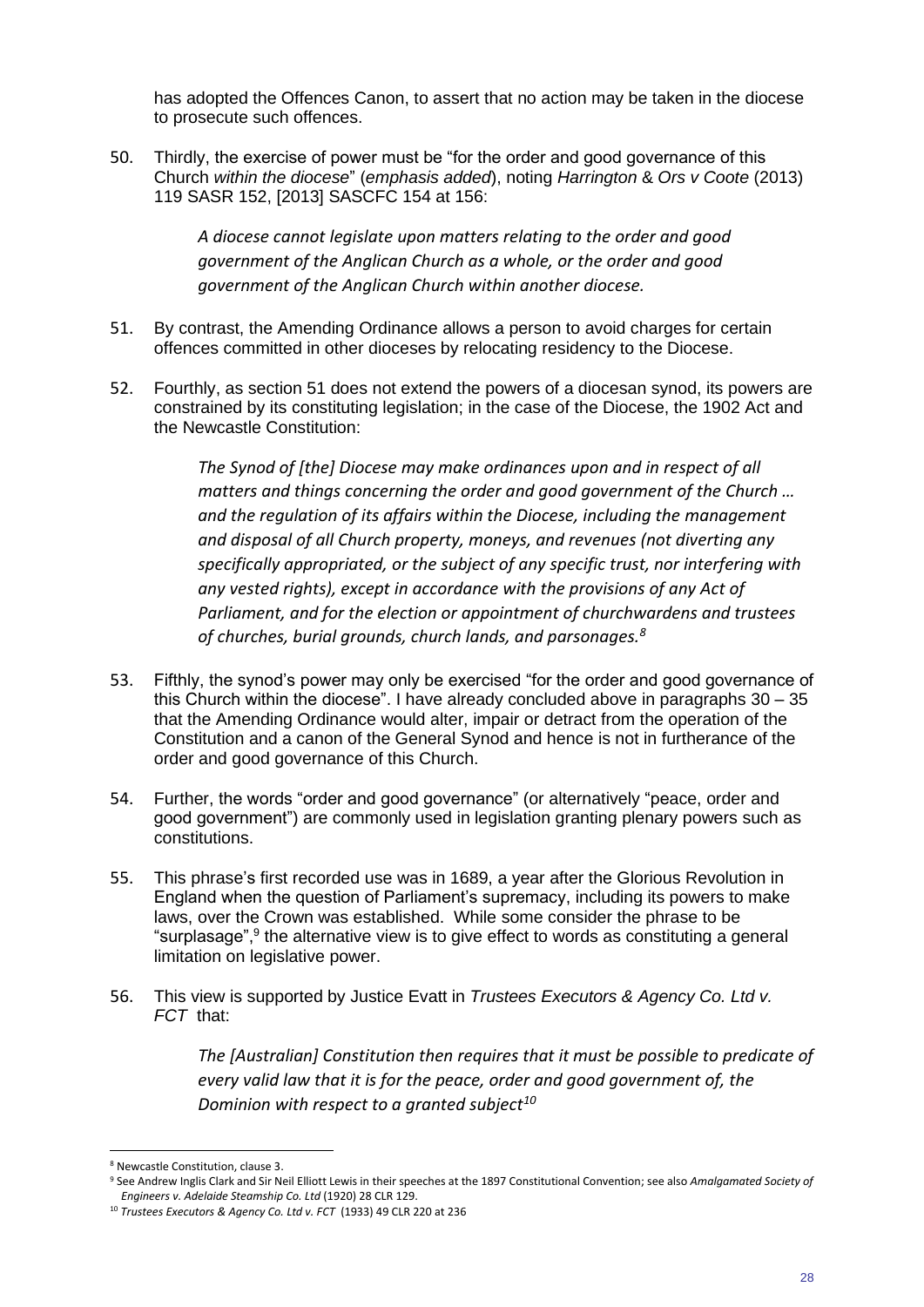57. Likewise, Chief Justice Barwick in *Robinson v Western Australian Museum* stated:

*laws must first be seen to be laws which are for the peace, order and good government of the State and thereafter when they answer that criterion they may operate extra-territorially so long as the extra-territorial operation is still something which can be said to be for the peace, order and good government of the State.<sup>11</sup>*

58. Justice Menzies in *R v Foster* stated:

*To be within power a law under section 51 must be "for the peace, order and good government of Australia".<sup>12</sup>*

59. Chief Justice Street in *Building Constructions Employees and Builder's Labourers Federation of NSW v Minister for Industrial Relations* (1986) 7 NSWLR 372 where his Honour stated that the phrase 'peace, order and good government' applied as a limit on plenary powers, and a warning to the legislature that the scope of its powers is not absolute; acting beyond this yardstick is an abuse of powers which the courts will intervene to prevent:

> *This is a significant demonstration that a legislature may have "plenary powers of legislation, as large, and of the same nature, as those of Parliament itself" (ie the English Parliament) but may at the same time be subject to "limits which circumscribe these powers". This, in my view, is the position in which the New South Wales Parliament stands. It has plenary or sovereign powers. But they are circumscribed or limited by the requirement of "the peace, welfare, and good government of New South Wales". The limit may well be wide and extensive. Ultimately, however, it is a binding limit. Laws inimical to, or which do not serve, the peace, welfare, and good government of our parliamentary democracy, perceived in the sense I have previously indicated, will be struck down by the courts as unconstitutional.<sup>13</sup>*

60. Specifically in relation to the expression "good government" (or more comprehensively, "peace, order and good governance"), Stephen Eggleston wrote:

> *By definition, good government is effective and efficient and contributes to the health, happiness and welfare of the individuals by whom it is chosen and to whom it is ultimately responsible. To quote Locke … the legislative power "can nev'r be suppos'd to extend further than the common good. … And … to no other end, but the Peace, Safety and Publick good of the people."<sup>14</sup>*

<sup>11</sup> *Robinson v. Western Australian Museum* (1977) 138 CLR 283 at 295.

<sup>&</sup>lt;sup>12</sup> The Queen v Foster; Ex Parte Eastern and Australian Steamship Co Ltd (1959) 103 CLR 256, Menzies J, paragraph 12.

<sup>13</sup> *Building Constructions Employees and Builder's Labourers Federation of NSW v Minister for Industrial Relations* (1986) 7 NSWLR 372 at 384 (Street CJ).

<sup>&</sup>lt;sup>14</sup> Stephen Eggleston "The Myth and Mystery of POgG" (1996-97) 31 Journal of Canadian Studies 80 at 86.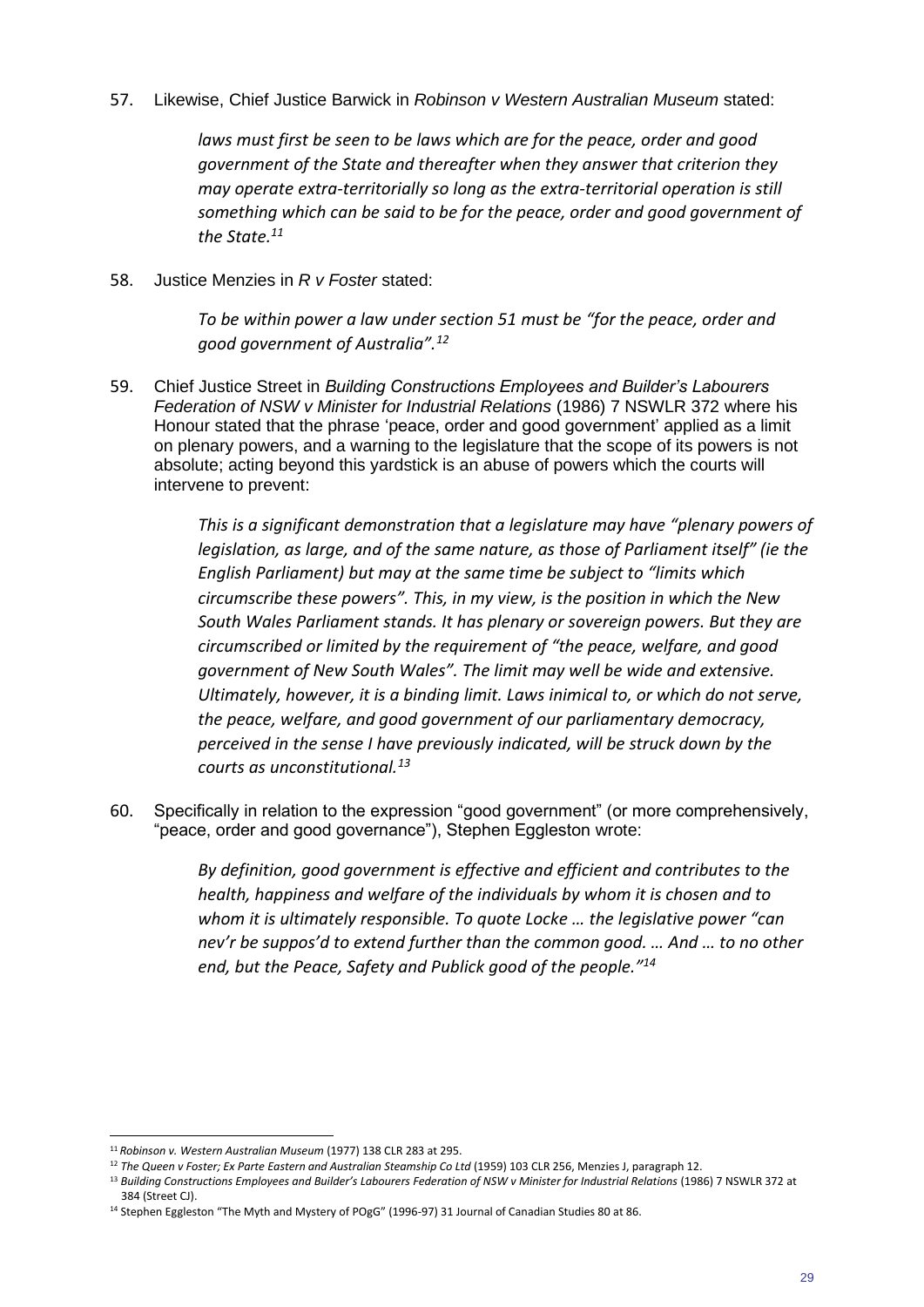- 61. Applying the above, it can be said that a law is for the order and good governance *of this Church,* if the law is effective, efficient and contributes to the common good of this Church.
- 62. Applying this test would exclude from the scope of the legislative powers of any of the law-making bodies of this Church, including the Synod of the Diocese, any laws which harm the core principles and order of this Church.
- 63. Professor Doe in his *Christian Laws: Contemporary Principles* (Cambridge University Press, 2013) says about doctrinal discipline:

*It is a fundamental principle of Anglican canon law that: "The church has authority in controversies of faith". Doctrinal discipline applies primarily to ordained and lay ministers … At ordination and consecration, candidates must subscribe, assent or otherwise affirm in public their belied in or loyalty to the doctrine of their church. … ministers (ordained and lay) must not teach, preach, publish or profess doctrine or belief incompatible with that of their own church. A person who engages in unlawful doctrinal dissent may be subject to disciplinary process in church courts or tribunals in the manner and to the extent provided by law.<sup>15</sup>* 

64. The Anglican Communion Office published the "*The Principles of Canon Law common to the churches of the Anglican communion"<sup>16</sup>* (**Principles**). These Principles provide useful guidance regarding the purpose of law within the Church:

### *Principle 1: Law in ecclesial society*

- *1. Law exists to assist a church in its mission and witness to Jesus Christ.*
- *2. A church needs within its laws to order, and so facilitate, its public life and to regulate its own affairs for the common good.*
- *3. Law is not an end in itself.*

#### *Principle 2: Law as servant*

- *1. Law is the servant of the church.*
- *2. Law should reflect the revealed will of God.*
- *3. Law has a historical basis and a theological foundation, rationale and end.*
- *4. Law is intended to express publicly the theological self-understanding and practical policies of a church.*
- *5. Law in a church exists to uphold the integrity of the faith, sacraments and mission, to provide good order, to support communion amongst the faithful, to put into action Christian values, and to prevent and resolve conflict.*

<sup>15</sup> Pages 211-212.

<sup>16</sup> Anglican Communion Legal Advisers' Network, "*The Principles of Canon Law common to the churches of the Anglican communion",*  Published by The Anglican Communion Office, London, UK (2008).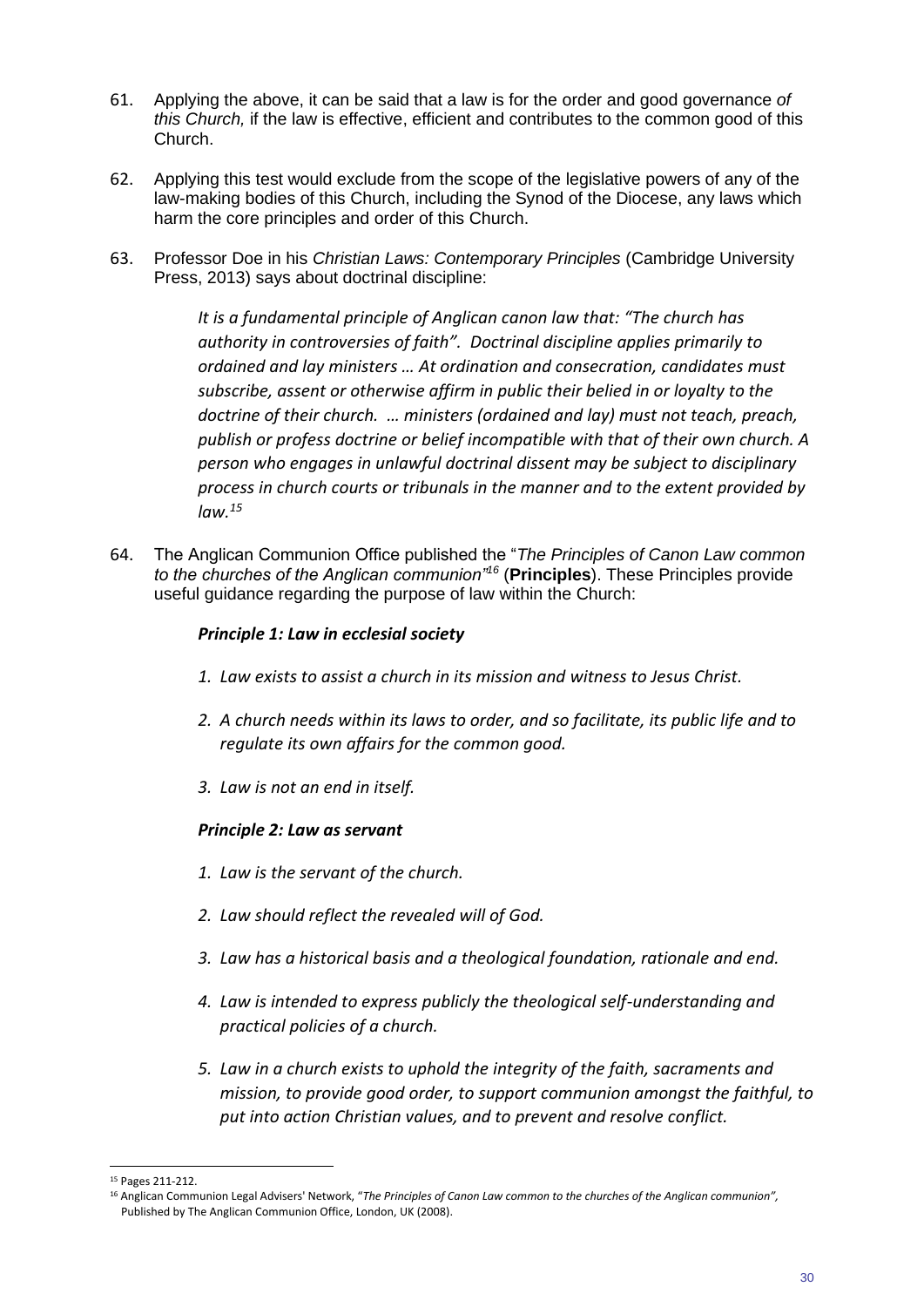### *Principle 3: The limits of law*

- *1. Laws should reflect but cannot change Christian truths….*
- *6. Some laws articulate immutable truths and values.<sup>17</sup>*
- 65. The Amending Ordinance would be contrary to every statement under Principle 2 as listed above. The Amending Ordinance would not reflect Christian truths as this Church accepts them to be.

**Where an Ordinance is passed by a Synod of a Diocese in the Province of New South Wales and referred to the Appellate Tribunal prior to the Bishop giving her/his assent in accordance with Constitution 5(c) of the Schedule of the 1902 Act, may the Bishop give assent to the Ordinance on receiving the opinion of the Appellate Tribunal or is the Synod required to pass the ordinance again?**

- 66. This question contains two elements:
	- a. May the Bishop give assent to the Ordinance to which the Bishop has not given assent within the period required under the Newcastle Constitution on receiving the opinion of the Appellate Tribunal?
	- b. Is the Synod required to pass the ordinance again?
- <span id="page-31-0"></span>67. The answer to question (a) is "No" for the following reasons:
	- a. The relevant provision of the Newcastle Constitution is procedural in nature, setting out the process by which the Diocese can make rules and ordinances.
	- b. The process that is there laid out for the making of rules and ordinances in the Diocese are as follows:
		- i. Every rule or ordinance of a Synod shall be made by a majority of the clergy and representative members present and voting collectively.
		- ii. No such rule or ordinance shall take effect or have any validity unless within one month after the passing of the same the Bishop shall signify his assent in writing.
		- iii. Any such rule or ordinance to which the Bishop shall not assent may be the subject of reference to and determination by any Provincial Synod composed of the representatives of the Diocesan Synods of the State of New South Wales.
	- c. Nothing in the Newcastle Constitution allows the Bishop to delay or postpone giving assent. The words are simply that a rule or ordinance has no effect or validity unless the Bishop has signified his assent within the one month period. This is also supported by Standing Order 51(r) of the Standing Orders of the Synod of the Diocese which states simply that "The ordinance shall come into

 $17$  Ibid, page 19.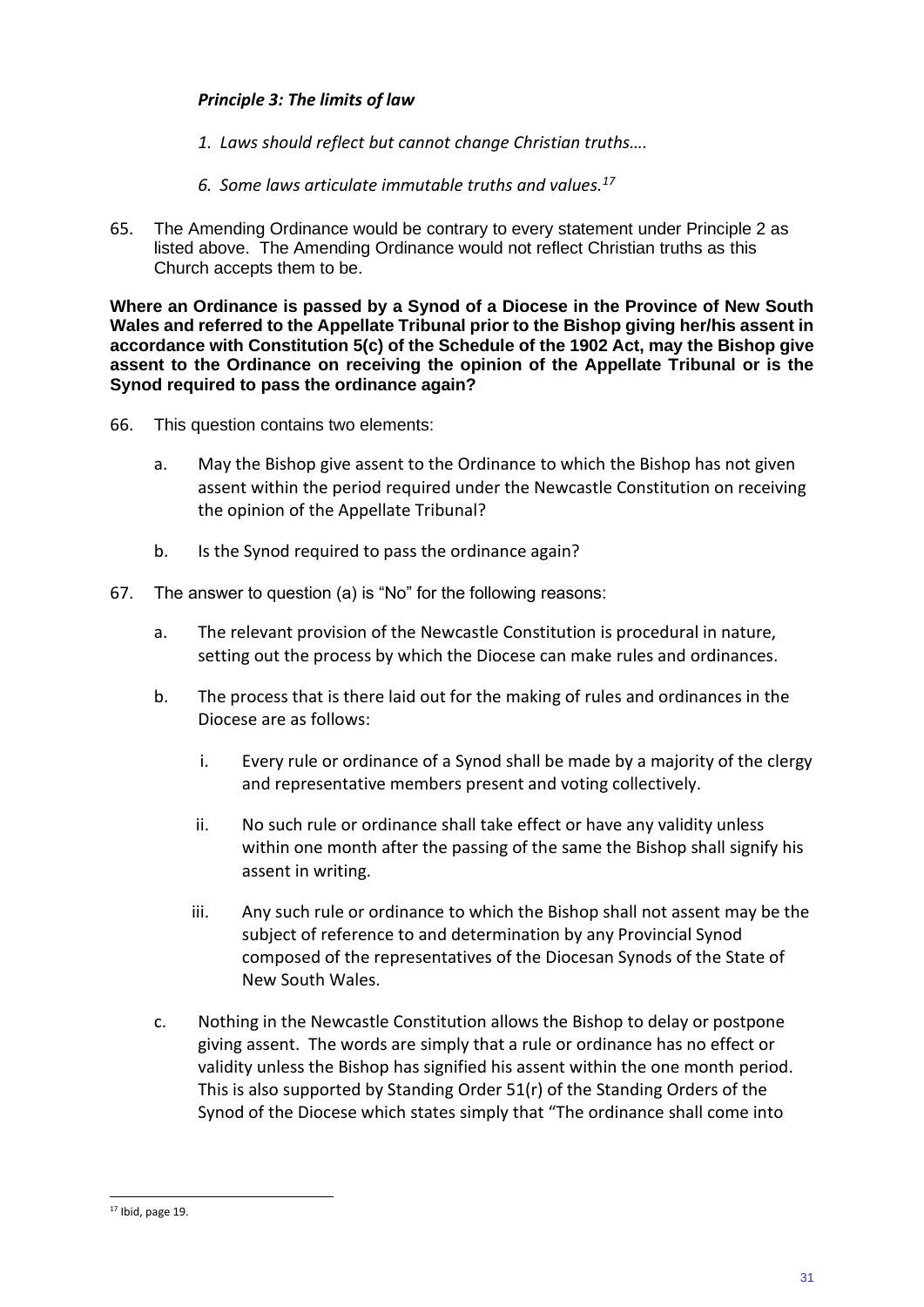effect upon assent being given by the President" (the President here, of course, being the Bishop presiding over Synod).

- d. Nothing in the Newcastle Constitution provides that, absent assent within the requisite one month period, the Bishop may refer any question to this Tribunal, and may then give (or indeed withhold assent) after a response to such question is provided by this Tribunal.
- 68. As for question (b), my response is "Yes" but a new Bill in the same form as the Amending Ordinance would not be consistent with the Fundamental Declarations or the Ruling Principles or be one which the Synod has authority under section 51 of the Constitution to pass. The rationale for this is as follows:
	- a. While the Newcastle Constitution provides for determination by a Provincial Synod composed of members of the various Synods in the Dioceses in New South Wales in respect of a rule or ordinance to which the Bishop has not provided assent within the requisite one-month period, seeking such a determination is not compulsory. This is signified by the words "may be" in the relevant provision: "any such rule or ordinance to which the Bishop shall not assent may be the subject of reference to and determination by any Provincial Synod".
	- b. Generally, there is nothing in the Newcastle Constitution that would prevent an Ordinance which has been passed by the Synod but to which the Bishop has not given assent to be reintroduced at Synod again. However, for the reasons I have provided in responding to the first two Referred Questions above, a Bill in the form of the Amending Ordinance would not be one that is consistent with the Fundamental Declarations or the Ruling Principles and hence violate sections 5 and 51 of the Constitution.

## **Part 4 – The General Synod Members' Questions**

69. For the reasons outlined above, I answer the questions in the referral of 6 November 2019 as follows:

> *Question 1: If the Amending Ordinance comes into effect, will the amendment made by clause 3 of the Amending Ordinance prevent the Diocesan Tribunal of the Diocese from hearing and determining under section 54(2) of the Constitution a charge of breach of faith or discipline in respect of a person licensed by the Bishop, or any other person in holy orders resident in the Diocese, where the act giving rise to the charge relates to such a person marrying or being married to another person of the same sex?*

> ANSWER: In my view, the proper and correct answer to this question is "Yes", and hence, the Amending Ordinance would be inconsistent with the Constitution.

> *Question 2: If the Amending Ordinance comes into effect, will the amendment made by clause 3 of the Amending Ordinance prevent the Diocesan Tribunal from hearing a charge under section 54(2A) of the Constitution relating to an offence of unchastity or an offence involving sexual misconduct against a member of clergy where the act of the member of clergy which gave rise to the charge*